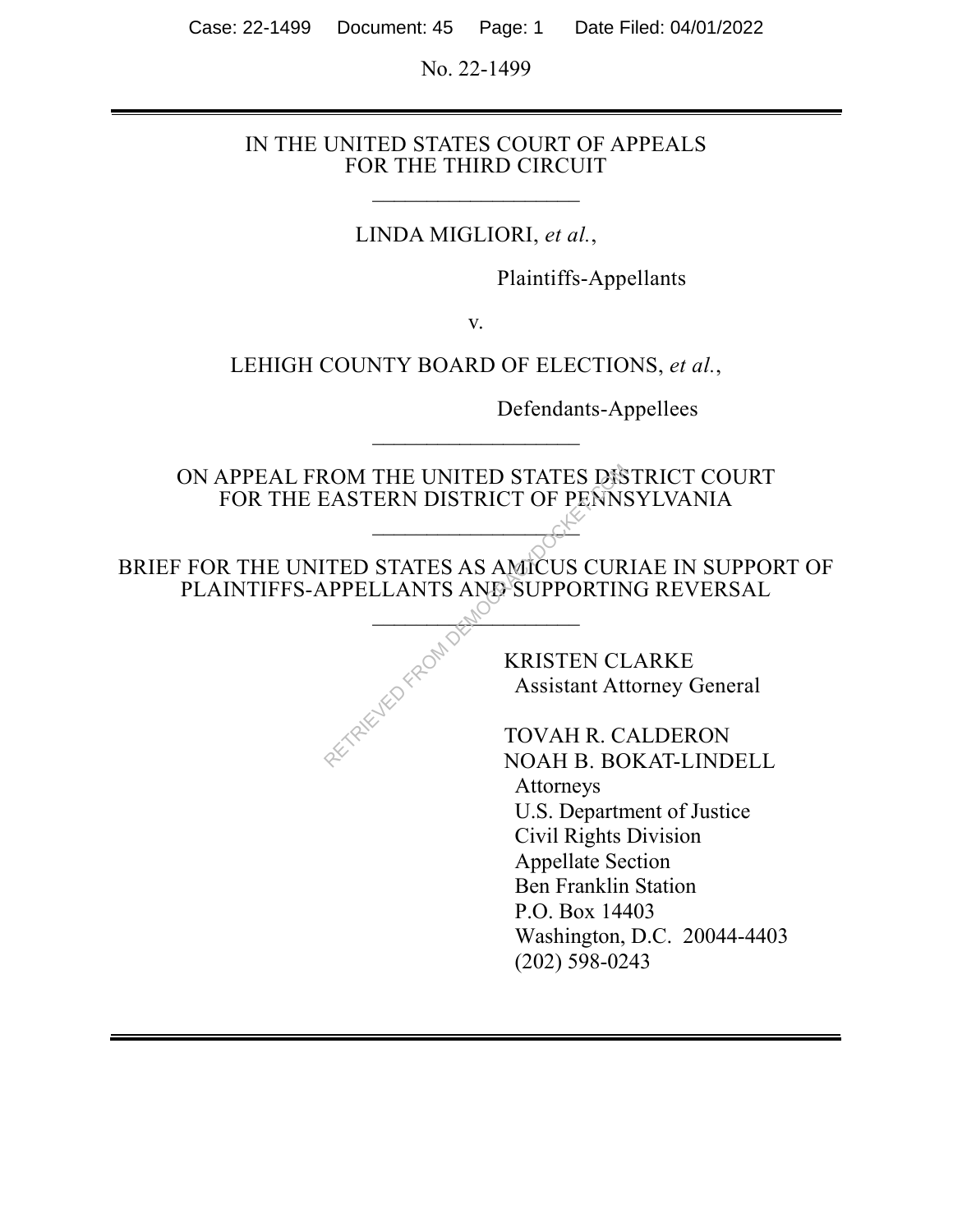# **TABLE OF CONTENTS**

| $\mathcal{I}$ .                                                                                                  |
|------------------------------------------------------------------------------------------------------------------|
| 2.                                                                                                               |
|                                                                                                                  |
|                                                                                                                  |
| PRIVATE PLAINTIFFS HAVE A RIGHT OF ACTION TO<br>$\mathbf I$                                                      |
| Plaintiffs Can Enforce The Materiality Provision Under<br>$A$ .                                                  |
| The Materiality Provision Contains An Implied Private<br>$B$ .                                                   |
| THIS COURT SHOULD REJECT RITTER'S ATTEMPT TO<br>$\mathbf{I}$<br>RESTRICT THE MATERIALITY PROVISION'S REACH<br>21 |
| $A$ .<br>The Materiality Provision Is Not Limited To Racially<br>22<br>Discriminatory Actions                    |
| $B$ .<br>The Materiality Provision Is Not Limited To Voter<br>25                                                 |
|                                                                                                                  |

CERTIFICATE OF BAR MEMBERSHIP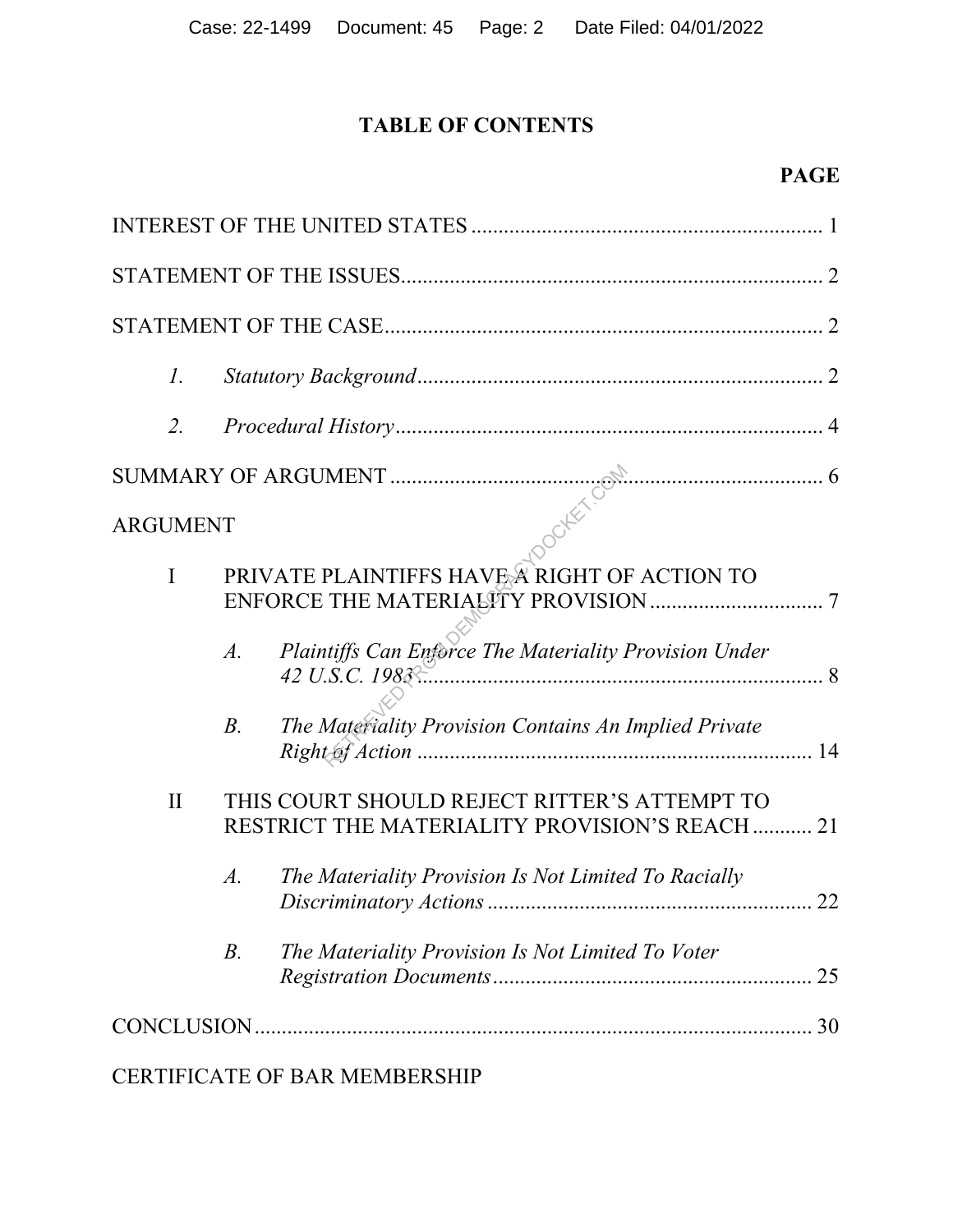CERTIFICATE OF COMPLIANCE

CERTIFICATE OF SERVICE

RETRIEVED FROM DEMOCRACYDOCKET.COM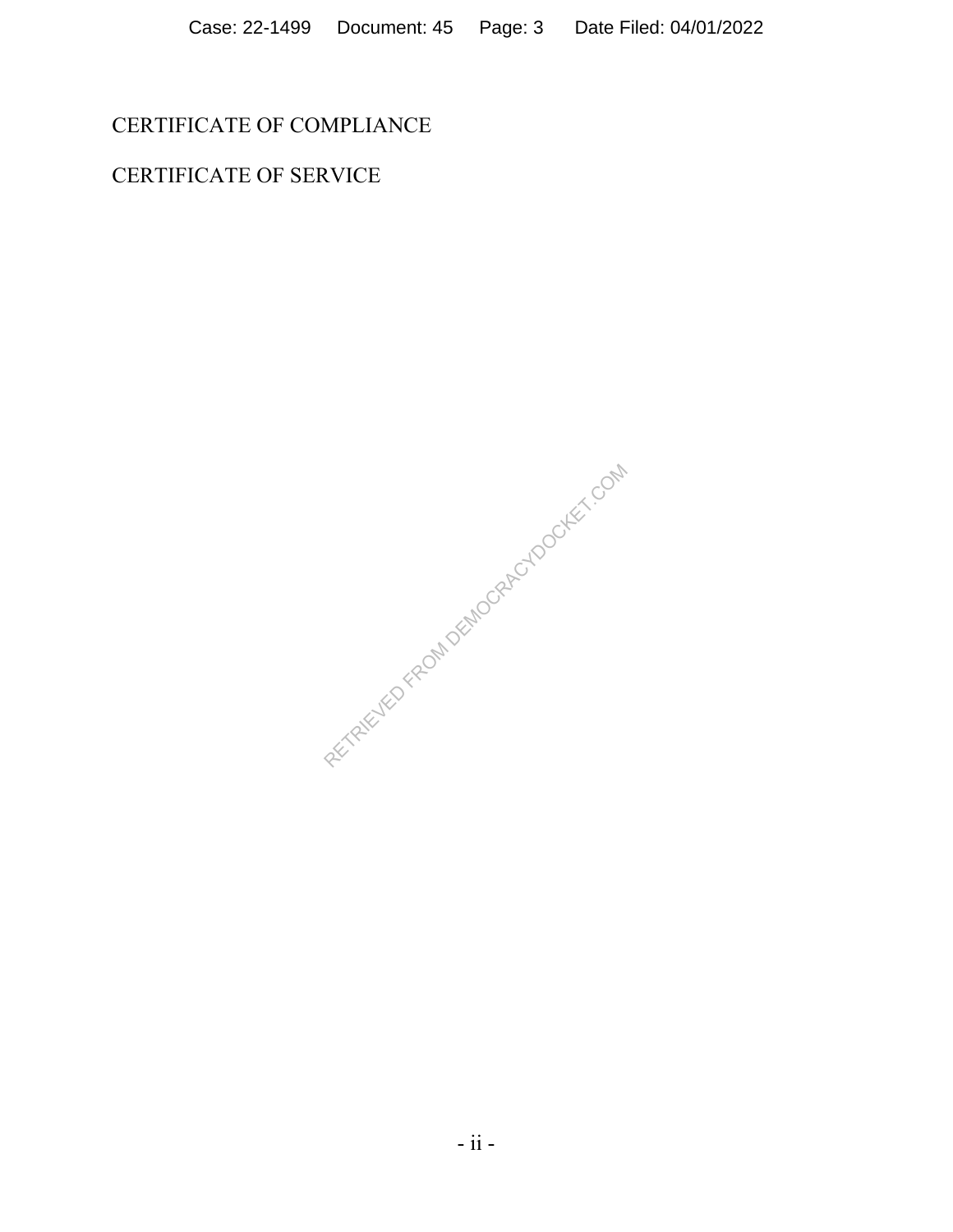# **TABLE OF AUTHORITIES**

| <b>CASES:</b>                                                                                                              | <b>PAGE</b> |
|----------------------------------------------------------------------------------------------------------------------------|-------------|
|                                                                                                                            |             |
|                                                                                                                            |             |
|                                                                                                                            |             |
|                                                                                                                            |             |
|                                                                                                                            |             |
| Christopher v. SmithKline Beecham Corp., 567 U.S. 142 (2012) 29                                                            |             |
|                                                                                                                            |             |
|                                                                                                                            |             |
|                                                                                                                            |             |
|                                                                                                                            |             |
| Fitzgerald v. Barnstable Sch Comm., 555 U.S. 246 (2009) 13                                                                 |             |
| Florida State Conf. of NAACP v. Browning, 522 F.3d 1153 (11th Cir. 2008) 25                                                |             |
|                                                                                                                            |             |
|                                                                                                                            |             |
| Grammer v. John J. Kane Reg'l Centers-Glen Hazel,<br>570 F.3d 520 (3d Cir. 2009), cert. denied, 559 U.S. 939 (2010)  10-13 |             |
|                                                                                                                            |             |
| Intel Corp. v. Advanced Micro Devices, Inc., 542 U.S. 241 (2004)24                                                         |             |
|                                                                                                                            |             |
|                                                                                                                            |             |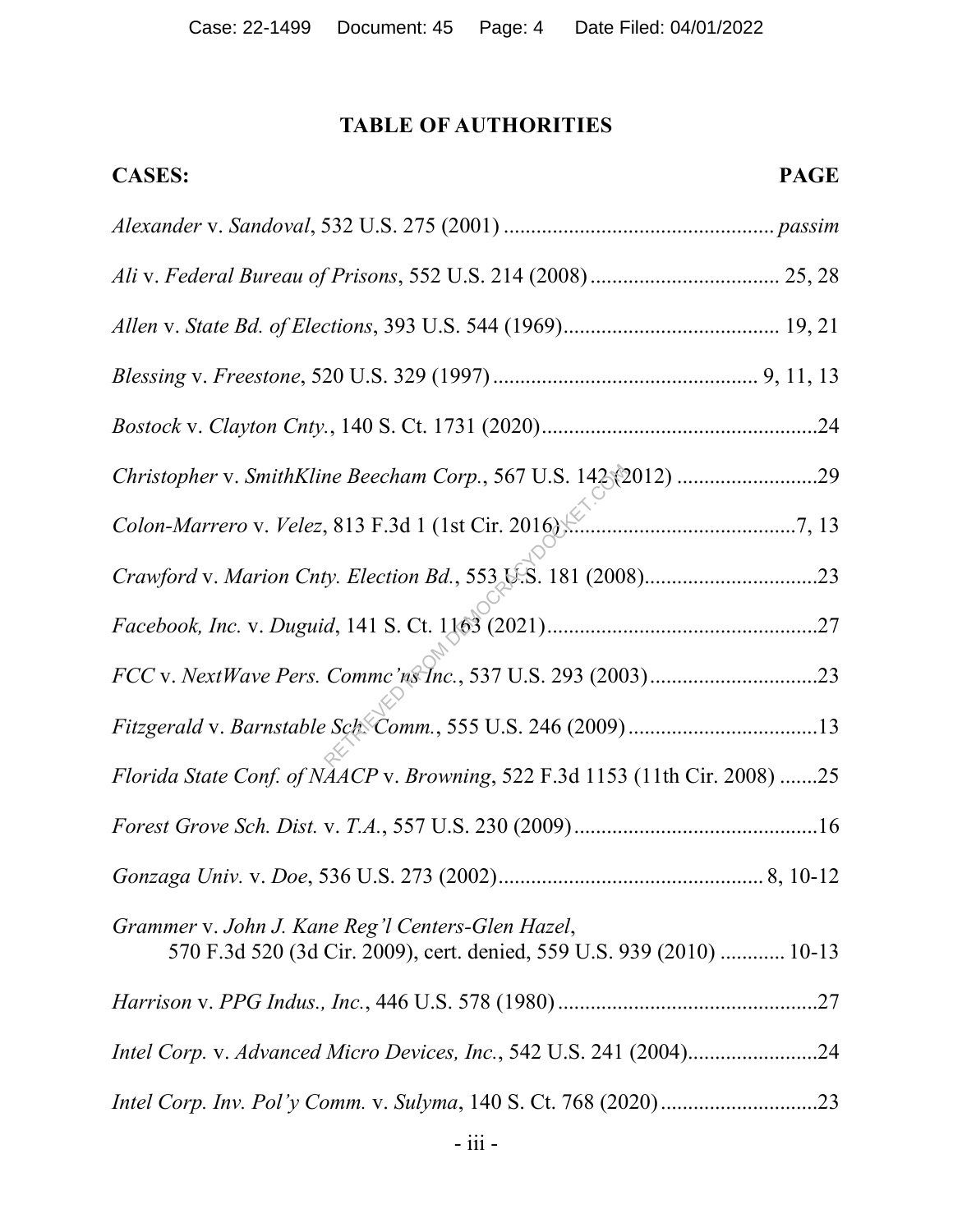| <b>CASES</b> (continued):                                                                                                | <b>PAGE</b> |
|--------------------------------------------------------------------------------------------------------------------------|-------------|
|                                                                                                                          |             |
| League of Women Voters of Ark. v. Thurston, No. 5:20-CV-05174,                                                           |             |
| Lewis v. Alexander, 685 F.3d 325 (3d Cir. 2012),                                                                         |             |
|                                                                                                                          |             |
|                                                                                                                          |             |
|                                                                                                                          |             |
| Morse v. Republican Party of Va., 517 U.S. 186 (1996) 15, 19-21                                                          |             |
|                                                                                                                          |             |
| Northeast Ohio Coal. for the Homeless v. Husted,<br>837 F.3d 612 (6th Cir. 2016), cert. denied, 137 S. Ct. 2265 (2017) 9 |             |
| Organization for Black Struggle v. Ashcroft,                                                                             |             |
|                                                                                                                          |             |
|                                                                                                                          |             |
|                                                                                                                          |             |
| Verizon Md., Inc. v. Public Serv. Comm'n of Md., 535 U.S. 635 (2002)15                                                   |             |
| Wisniewski v. Rodale, Inc., 510 F.3d 294 (3d Cir. 2007),                                                                 |             |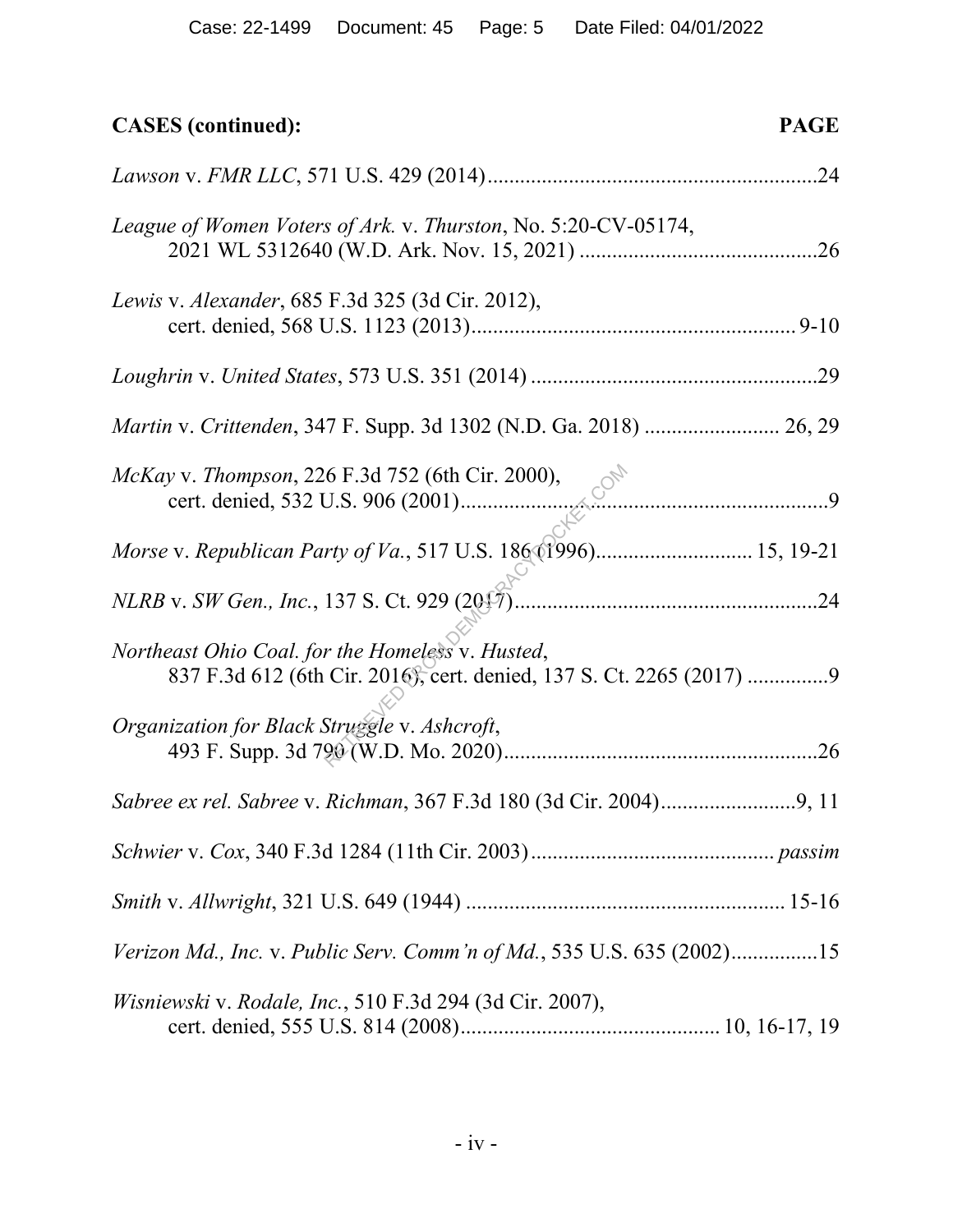**PAGE** 

# **STATUTES:**

| Voting Rights Act of 1965                                                                                                                                                                                                                                                                                                      |  |
|--------------------------------------------------------------------------------------------------------------------------------------------------------------------------------------------------------------------------------------------------------------------------------------------------------------------------------|--|
|                                                                                                                                                                                                                                                                                                                                |  |
|                                                                                                                                                                                                                                                                                                                                |  |
|                                                                                                                                                                                                                                                                                                                                |  |
|                                                                                                                                                                                                                                                                                                                                |  |
|                                                                                                                                                                                                                                                                                                                                |  |
|                                                                                                                                                                                                                                                                                                                                |  |
| 52 U.S.C. 10101                                                                                                                                                                                                                                                                                                                |  |
|                                                                                                                                                                                                                                                                                                                                |  |
|                                                                                                                                                                                                                                                                                                                                |  |
|                                                                                                                                                                                                                                                                                                                                |  |
|                                                                                                                                                                                                                                                                                                                                |  |
|                                                                                                                                                                                                                                                                                                                                |  |
|                                                                                                                                                                                                                                                                                                                                |  |
|                                                                                                                                                                                                                                                                                                                                |  |
|                                                                                                                                                                                                                                                                                                                                |  |
|                                                                                                                                                                                                                                                                                                                                |  |
|                                                                                                                                                                                                                                                                                                                                |  |
| $22 \text{ U.S.C. } 10101(a)(1)$<br>$11, 23$<br>52 U.S.C. $10101(a)(2)(A)$<br>$22 \text{ U.S.C. } 10101(a)(2)(B)$<br>$23 \text{ U.S.C. } 10101(a)(2)(B)$<br>$24 \text{ U.S.C. } 10101(a)(2)(B)$<br>$25 \text{ U.S.C. } 10101(a)(2)(C)$<br>$26 \text{ U.S.C. } 10101(a)(3)$<br>$35 \text{ U.S.C. } 10101(b)$<br>$1, 13, 15$<br> |  |
|                                                                                                                                                                                                                                                                                                                                |  |
| Civil Rights Act of 1957                                                                                                                                                                                                                                                                                                       |  |
|                                                                                                                                                                                                                                                                                                                                |  |
| Civil Rights Act of 1964,                                                                                                                                                                                                                                                                                                      |  |
|                                                                                                                                                                                                                                                                                                                                |  |
|                                                                                                                                                                                                                                                                                                                                |  |
| Enforcement Act of 1870                                                                                                                                                                                                                                                                                                        |  |
| <b>RULE:</b>                                                                                                                                                                                                                                                                                                                   |  |
|                                                                                                                                                                                                                                                                                                                                |  |
|                                                                                                                                                                                                                                                                                                                                |  |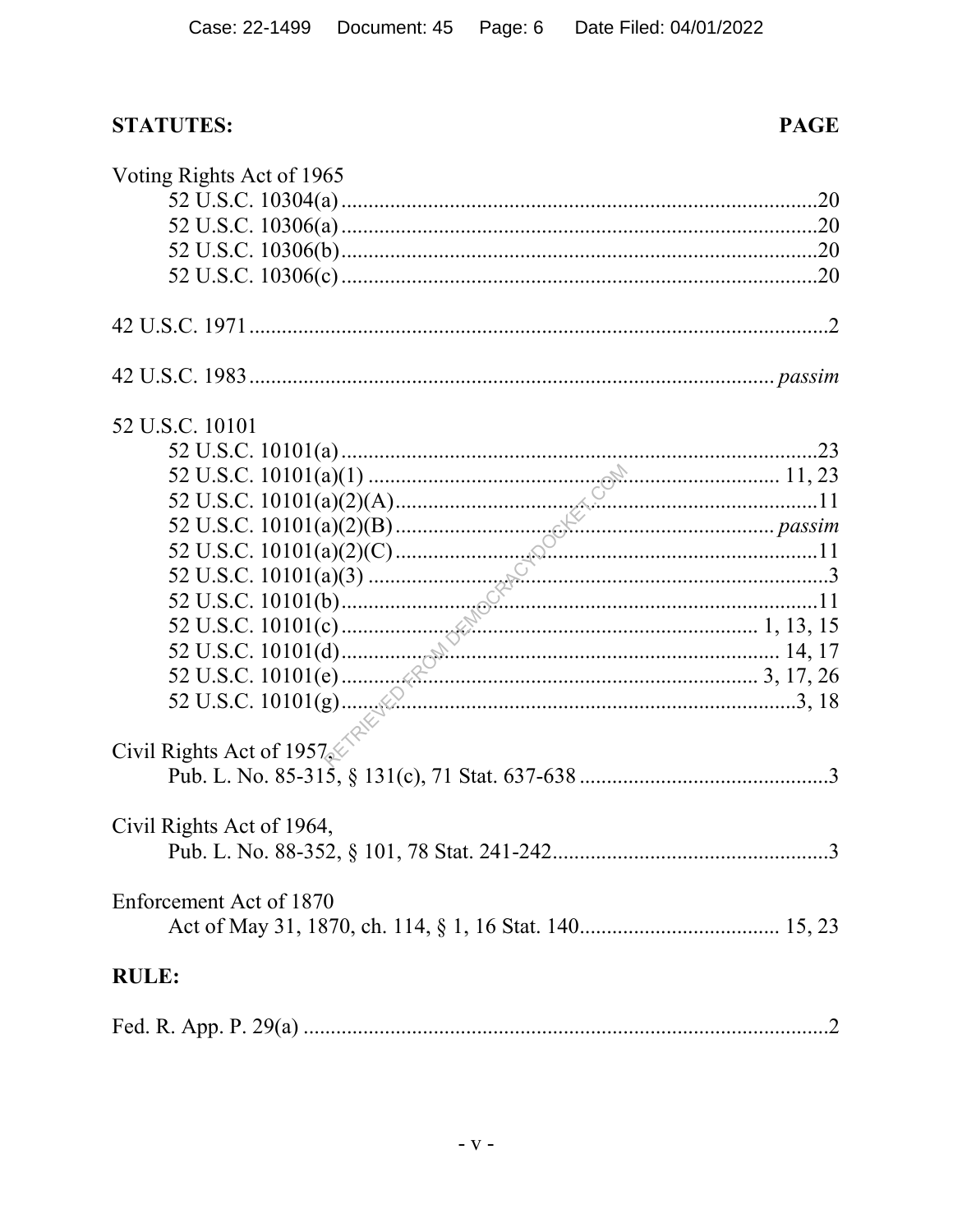# **LEGISLATIVE HISTORY: PAGE**

# **MISCELLANEOUS:**

| Webster's New International Dictionary of the English Language |  |
|----------------------------------------------------------------|--|
|                                                                |  |

RETRIEVED FROM DEMOCRACYDOCKET.COM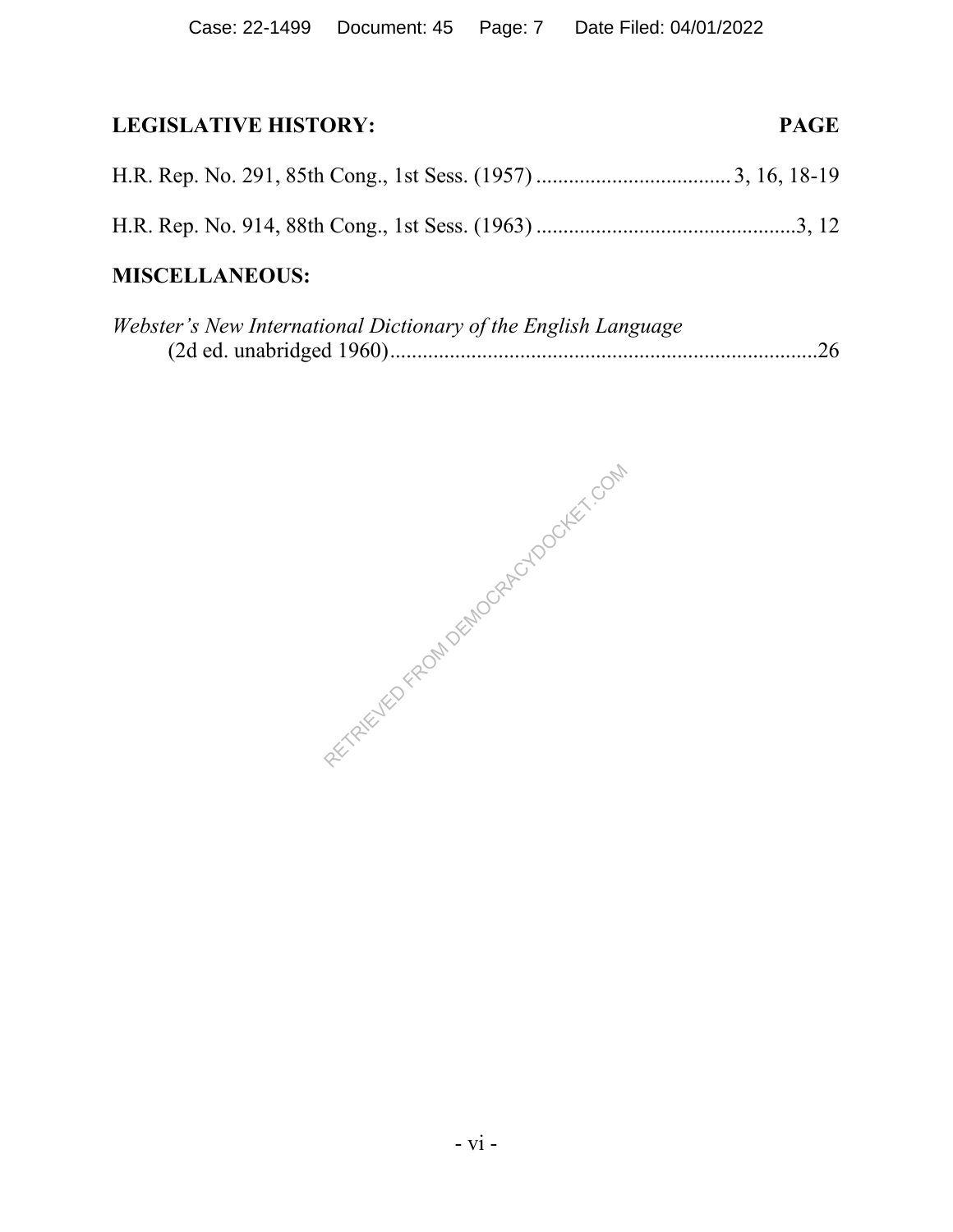#### IN THE UNITED STATES COURT OF APPEALS FOR THE THIRD CIRCUIT

 $\overline{\phantom{a}}$  , where  $\overline{\phantom{a}}$  , where  $\overline{\phantom{a}}$  , where  $\overline{\phantom{a}}$  , where  $\overline{\phantom{a}}$ 

### No. 22-1499

### LINDA MIGLIORI, *et al.*,

Plaintiffs-Appellants

Defendants-Appellees

v.

# LEHIGH COUNTY BOARD OF ELECTIONS, *et al.*,

ON APPEAL FROM THE UNITED STATES DISTRICT COURT FOR THE EASTERN DISTRICT OF PENNSYLVANIA Defendants-Ap<br>
ROM THE UNITED STATES DIS<br>
EASTERN DISTRICT OF PENNS<br>
TED STATES AS AMICUS CUR<br>
RPELLANTS AND SUPPORTIN

 $\mathbb{C}^4$ 

BRIEF FOR THE UNITED STATES AS AMICUS CURIAE IN SUPPORT OF PLAINTIFFS-APPELLANTS AND SUPPORTING REVERSAL

 $\overline{1}$ .

 $\sim$ 

# **INTEREST OF THE UNITED STATES**

This case involves the Materiality Provision of the Civil Rights Act of 1964, 52 U.S.C. 10101(a)(2)(B). The United States, through the Attorney General, has a direct role in enforcing the Provision. 52 U.S.C. 10101(c). Accordingly, the United States has a significant interest in the proper interpretation of the Provision, including whether private plaintiffs also can enforce it.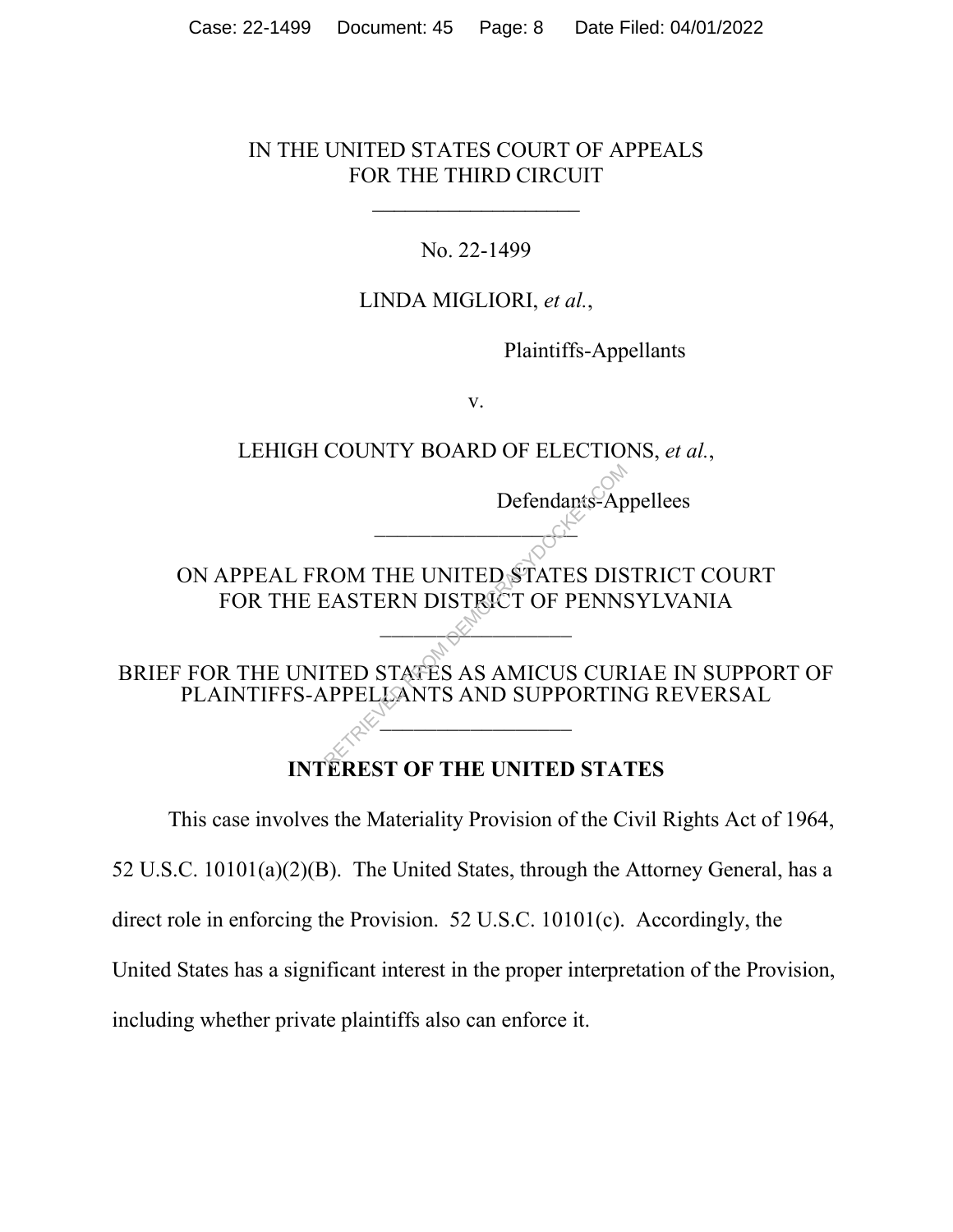- 2 -

The United States files this brief under Federal Rule of Appellate Procedure 29(a).

### **STATEMENT OF THE ISSUES**

1. Whether private plaintiffs have a right of action, either under 42 U.S.C. 1983 or implied from the statute itself, to enforce the Materiality Provision.

2. Whether the Materiality Provision applies to actions not motivated by racial discrimination and to errors or omissions not involving voter registration records. $^1$ 

# **STATEMENT OF THE CASE**

### *1. Statutory Background*

What is now 52 U.S.C. 10101 traces its lineage to the Enforcement Act of 1870. There, the Reconstruction Congress provided that any person otherwise qualified to vote "shall be entitled and allowed to vote at all such elections, without distinction of race, color, or previous condition of servitude; any constitution, law, custom, usage, or regulation of any State \* \* \* to the contrary notwithstanding." Act of May 31, 1870, ch. 114, § 1, 16 Stat. 140 (codified as amended at 52 U.S.C. 10101(a)(1)). Until 1957, private parties alone had the power to enforce this law, by then codified at 42 U.S.C. 1971—typically via suits brought under 42 U.S.C. STATEMENT OF THE CASE<br>
und<br>
U.S.C. 10101 traces its lineage to the<br>
struction Congress provided that an<br>
be entitled and allowed to vote at al

 $\overline{\phantom{a}}$  $<sup>1</sup>$  The United States takes no position at this time on any other issue</sup> presented in this case.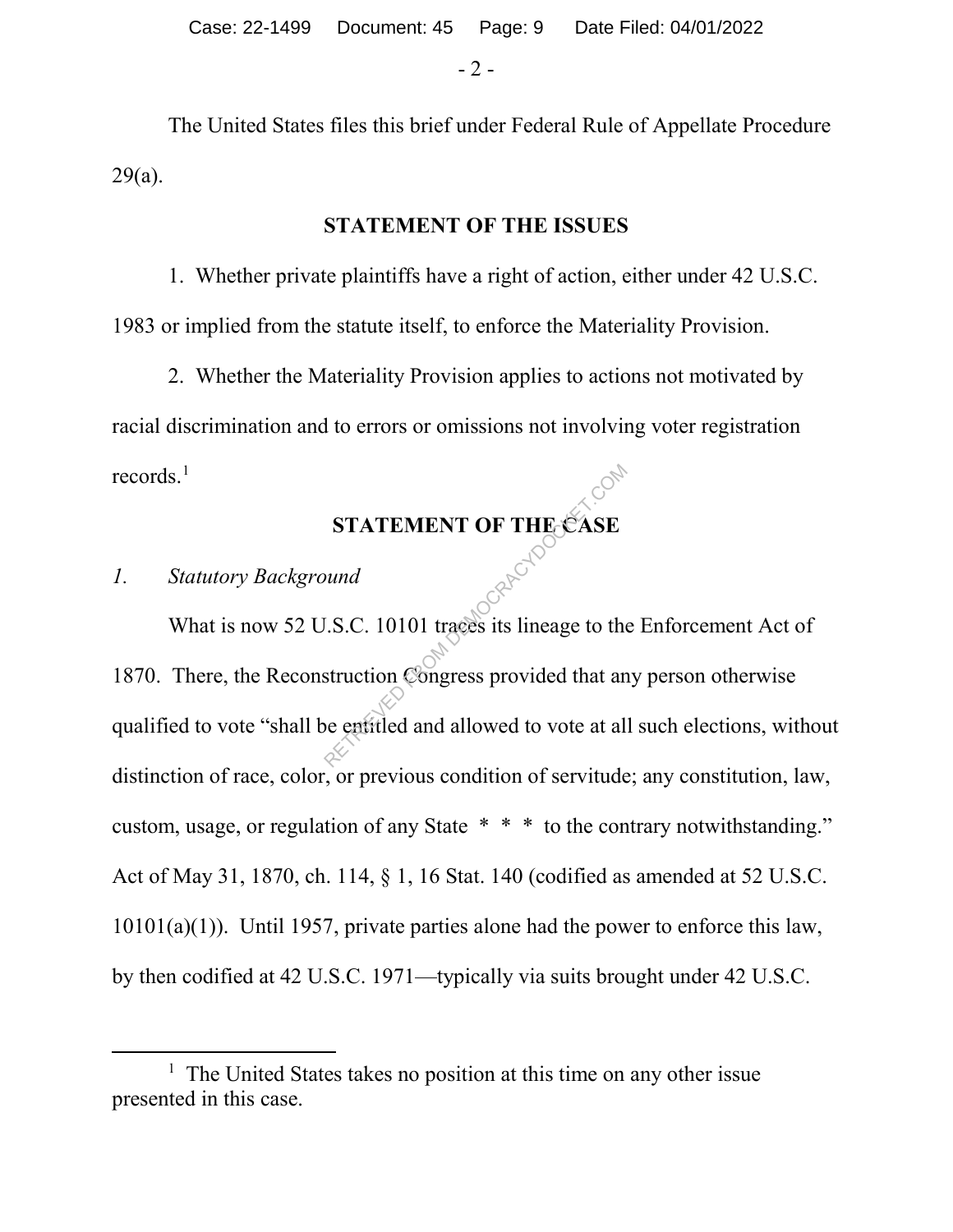- 3 -

1983. See H.R. Rep. No. 291, 85th Cong., 1st Sess. 12 (1957) (1957 House Report); *Schwier* v. *Cox*, 340 F.3d 1284, 1295 (11th Cir. 2003) (citing cases).

The Civil Rights Act of 1957 added four subsections to Section 1971 and, for the first time, provided the Attorney General with power to enforce the statute through civil suits. Pub. L. No. 85-315,  $\S$  131(c), 71 Stat. 637-638 (codified as amended at 52 U.S.C. 10101(b)-(d) and (g)).

In 1964, Congress again amended Section 1971 to "provide specific protections to the right to vote." H.R. Rep. No. 914, 88th Cong., 1st Sess. 19 (1963) (1963 House Report); see Civil Rights Act of 1964, Pub. L. No. 88-352, § 101, 78 Stat. 241-242. Among the amendments is the Materiality Provision, which today states: o vote." H.R. Rep. No. 914, 88th<br>
port); see Civil Rights Act of 1964,<br>
Among the amendments is the Ma<br>
under color of state law shall \* \*<br>
to vote in any election because of a<br>
ecord or paper relating to any applice act r

No person acting under color of state law shall  $* * *$  deny the right of any individual to vote in any election because of an error or omission on any record or paper relating to any application, registration, or other act requisite to voting, if such error or omission is not material in determining whether such individual is qualified under State law to vote in such election.

52 U.S.C.  $10101(a)(2)(B)$ . The statute defines "vote" to "include<sup>[]</sup> all action necessary to make a vote effective including, but not limited to, registration or other action required by State law prerequisite to voting, casting a ballot, and having such ballot counted and included in the appropriate totals of votes cast." 52 U.S.C.  $10101(a)(3)(A)$  and (e).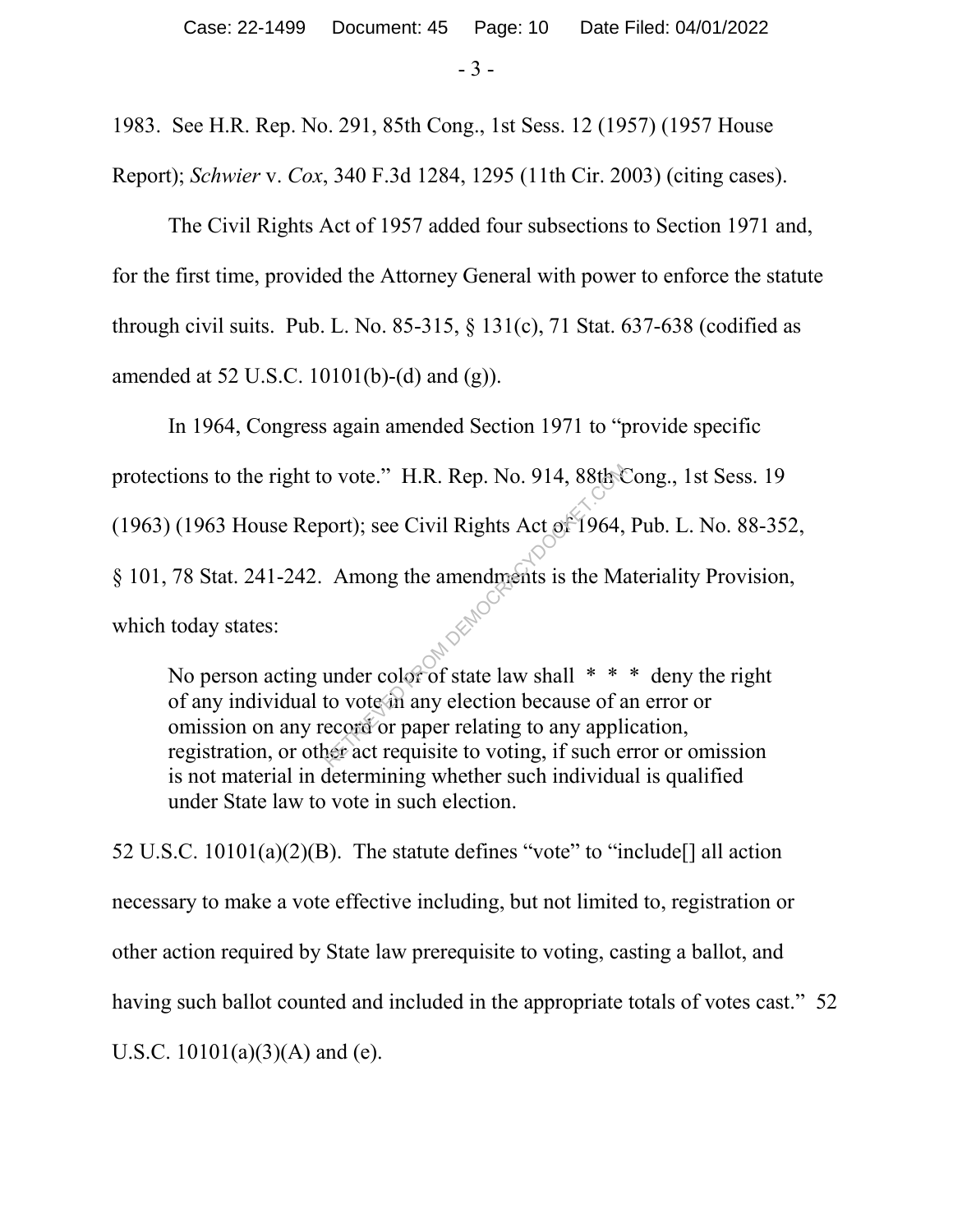- 4 -

#### *2. Procedural History*

a. Pennsylvania law allows any voter to request a mail-in ballot. JA8. 2 Once officials verify the requester's eligibility to vote, they send the voter a package including a ballot, a secrecy envelope in which to place it, and a return envelope in which to place the secrecy envelope. JA8-9. Voters must "fill out, date and sign the declaration" printed on the return envelope before returning their ballots. JA9 (citation omitted).

Lehigh County held an election on November 2, 2021, to fill three vacant positions on its Court of Common Pleas. JA9. David Ritter, the third-place finisher, currently leads fourth-place candidate Zachary Cohen by 74 votes. JA9. However, election officials set aside 257 timely-returned mail-in ballots for failure to meet the State's mandate to date the oath on their return envelopes (the dating requirement). JA9-10. Property Common Pleas. JA9. David Ritter<br>Common Pleas. JA9. David Ritter<br>fourth-place candidate Zachary Correlations and a set aside 252 timely-returned models and the contract of the contract of the contract of the contra

After a public hearing, the Lehigh County Board of Elections (the Board) unanimously voted to count the disputed ballots. JA10. In a suit filed by Ritter, however, the Commonwealth Court of Pennsylvania held that ballots not meeting the dating requirement cannot be counted. JA10. On remand, the Court of Common Pleas ordered the Board not to count ballots with undated envelopes. JA10.

 <sup>2</sup> <sup>2</sup> "JA" indicates the page number of the Joint Appendix.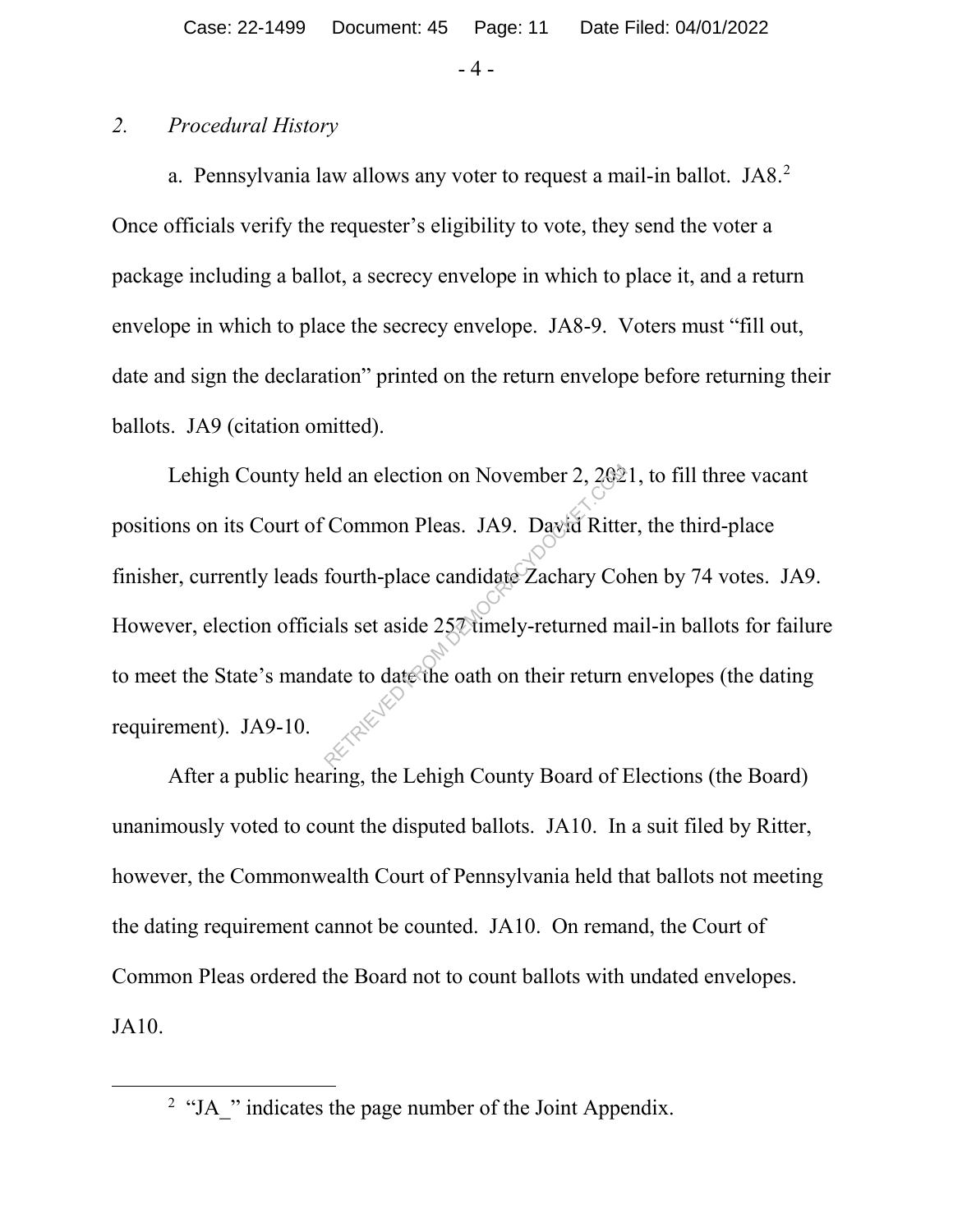- 5 -

b. Plaintiffs are five of the voters whose ballots the Board has not counted. JA6. Four days after the state trial court order issued, plaintiffs sued the Board in federal district court. JA10. As relevant here, they asserted a claim under 42 U.S.C. 1983 (JA52), alleging that the Board's failure to count their ballots violates rights secured by the Materiality Provision. JA7. Ritter and Cohen both intervened in the action, and the parties cross-moved for summary judgment. JA7.

c. On March 16, 2022, the district court granted the Board's and Ritter's (collectively, defendants') summary judgment motions. JA7. The court agreed with defendants that plaintiffs lacked a cause of action to enforce the Materiality Provision. JA23-30. The court found that "§ 10101 provides a personal right to Plaintiffs." JA24. But it determined that Congress did not intend to create a private remedy for violation of the Provision, principally because Section 10101 authorizes enforcement by the United States. JA24-30. The court did not discuss plaintiffs' argument that they could assert a claim under Section 1983 for a violation of the Provision.<sup>3</sup> Provided a cause of action to end intiffs lacked a cause of action to end the court found that "\$10101 provided telectrician demonstration of the Provision, principally be by the United States. JA24-30. The

d. Plaintiffs appealed. JA1-3. This Court temporarily enjoined certification of the election and set an expedited briefing schedule.

 $\overline{\phantom{a}}$ <sup>3</sup> The court also ruled for defendants on plaintiffs' fundamental right-to-vote claim. JA30-33.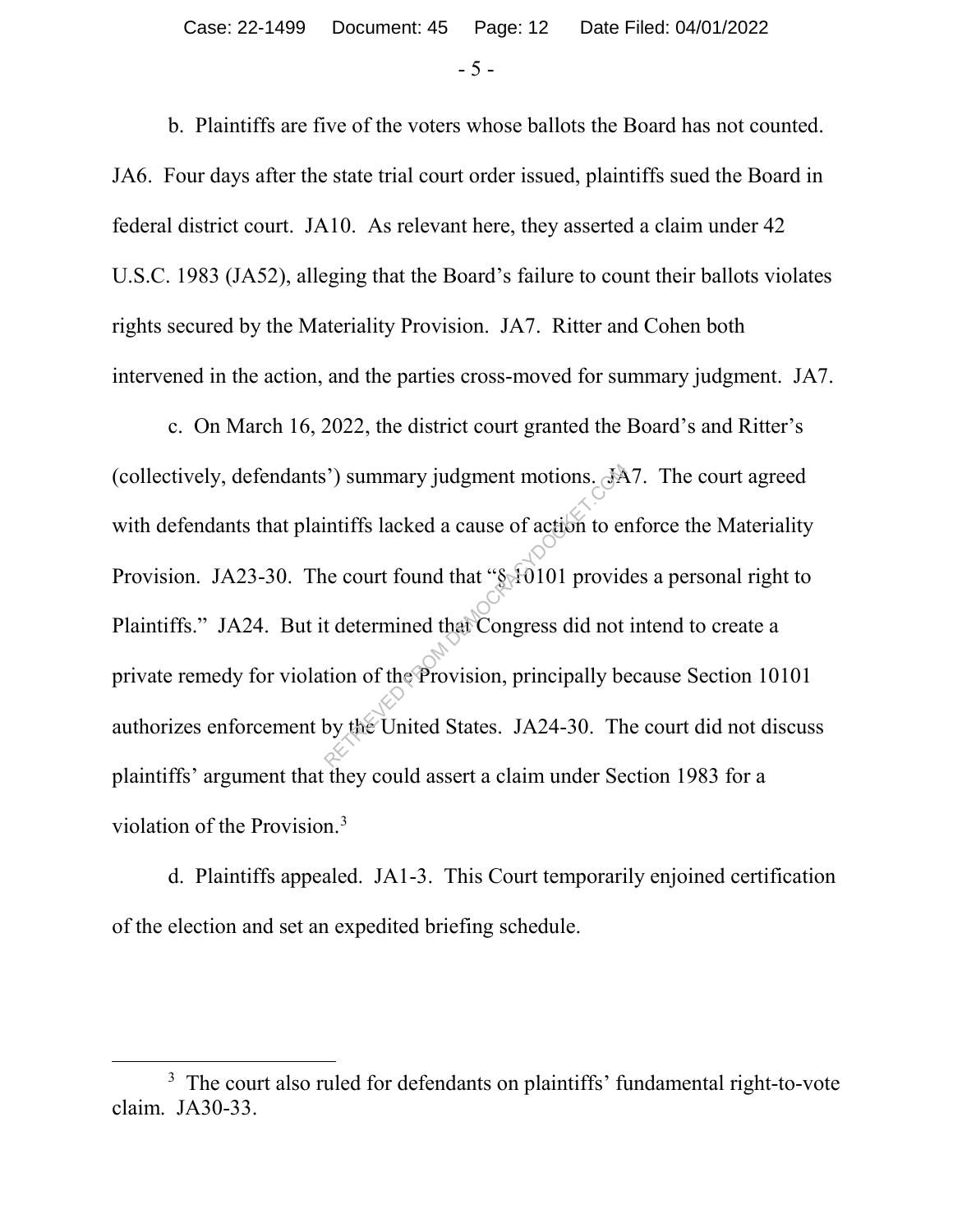- 6 -

#### **SUMMARY OF ARGUMENT**

This Court should reverse the district court's grant of summary judgment on plaintiffs' claim under the Materiality Provision, 52 U.S.C. 10101(a)(2)(B).

The district court erred in concluding that plaintiffs lack a cause of action for violations of the Materiality Provision. The court recognized that the Provision creates a personal right to vote for individual voters who are qualified under state law, regardless of immaterial errors or omissions in their voting records or papers. But the court assumed that private plaintiffs may enforce that right only if Section 10101 creates an implied private right of action. That is wrong: 42 U.S.C. 1983 supplies a general private remedy for violations of federal rights. Accordingly, if a statute confers an individual right, that right is presumptively enforceable via Section 1983. Defendants have not rebutted that presumption here. Section 1983 thus provides an express cause of action for violations of the Materiality Provision. Therefore, the Court need not reach the question whether the Provision itself creates an implied private right of action. Nevertheless, the Provision's statutory text, context, and history, and the Supreme Court's treatment of similar provisions in the Voting Rights Act, all indicate that the Provision itself contains an implied private right of action. That private plaintiffs may enforces<br>the private right of action. That is write remedy for violations of federal redular right, that right is presumptive<br>that have not rebutted that presumptive<br>cause of action for violatio

This Court also should reject Ritter's alternative arguments about the Provision's substantive scope, which contradict the statutory text. Contrary to his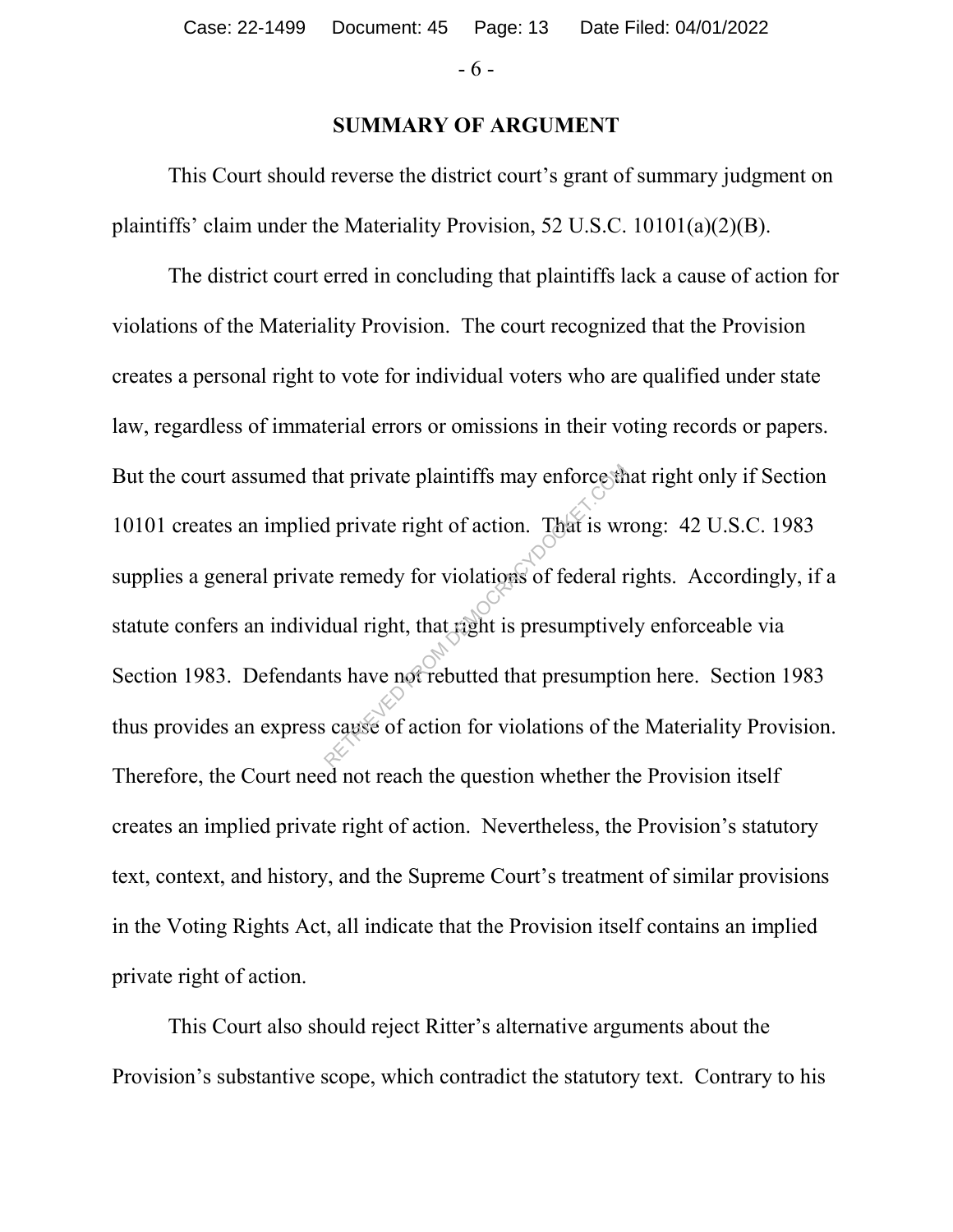- 7 -

assertions, the Provision is not limited to racially discriminatory state regulations.

In contrast to other subsections of Section 10101, the Provision's text says nothing about race and contains no other textual indication of such a limitation. While Congress's primary concern in 1964 may have involved racial discrimination, the text it enacted is not limited to such discrimination. And the Provision extends beyond voter registration documents. Its plain text applies to any "other act requisite to voting"—including, as relevant here, the dating of an oath on an absentee ballot envelope. 52 U.S.C. 10101(a)(2)(B).

# **ARGUMENT**

# **PRIVATE PLAINTIFFS HAVE A RIGHT OF ACTION TO ENFORCE THE MATERIALITY PROVISION**

**I** 

The district court dismissed plaintiffs' Materiality Provision claim because it found that the provision did not create its own private right of action. But the court both applied the incorrect doctrinal framework and reached the wrong conclusion even under the framework it applied.  $R$ . 52 U.S.C. 10101(a)(2)(B).<br>  $R$ RGUMENT<br>  $I$ <br>  $R$ <sup>C</sub><sup>O</sup><br> **IFFS HAVE ARIGHT OF ACT!**<br>
HE MATERIALITY PROVISIO<br>
dismissed plaintiffs' Materiality Pr<br>
did not create its own private right</sup>

Plaintiffs "seeking to enforce their rights under [a statutory] provision" lacking an express cause of action can proceed on "two different paths": (1) under 42 U.S.C. 1983, when suing defendants who acted under color of law, or (2) through a right of action implied from the substantive statute itself. *Colon-Marrero* v. *Velez*, 813 F.3d 1, 15 (1st Cir. 2016). Under either inquiry, courts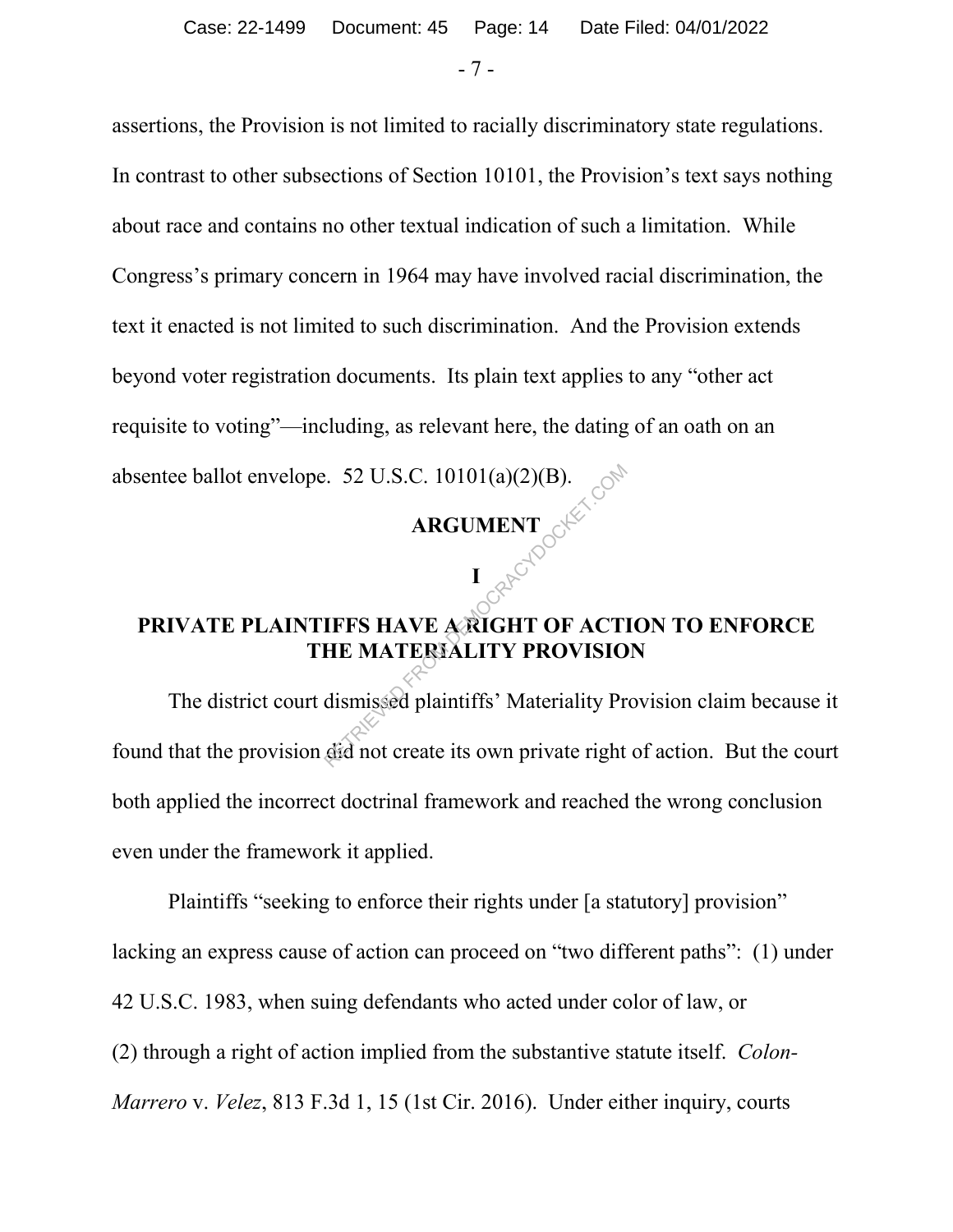- 8 -

"must first determine whether Congress *intended to create a federal right*." *Gonzaga Univ.* v. *Doe*, 536 U.S. 273, 283 (2002). The two paths diverge, however, at the second step in the analysis. "Plaintiffs suing under § 1983 do not have the burden of showing an intent to create a private remedy because  $\S$  1983 generally supplies a remedy for the vindication of rights secured by federal statutes." *Id.* at 284. By contrast, "a plaintiff suing under an implied right of action still must show that the statute manifests an intent 'to create not just a private *right* but also a private *remedy.*'" *Ibid.* (quoting *Alexander* v. *Sandoval*, 532 U.S. 275, 286 (2001)). Individual voters, like plaintiffs here, have a right of action to enforce the Materiality Provision under both theories. rivate remedy."" Ibid. (quoting Alexandry).<br>
(1). Individual voters, like plaintiffs<br>
teriality Provision under both theor<br>
force The Materiality Provision Un<br>
judgment briefing, plaintiffs correc<br>
ceable under Section 198

# *A. Plaintiffs Can Enforce The Materiality Provision Under 42 U.S.C. 1983*

In their summary judgment briefing, plaintiffs correctly stated the standards for finding a right enforceable under Section 1983, and argued that defendants had failed to rebut the presumption that they could enforce the Materiality Provision under that statute. JA752-754. Yet the district court ignored these arguments, focusing only on the standards for implying a right of action from the Provision itself. JA15-16, 23-30. Under the correct framework, it is plain that private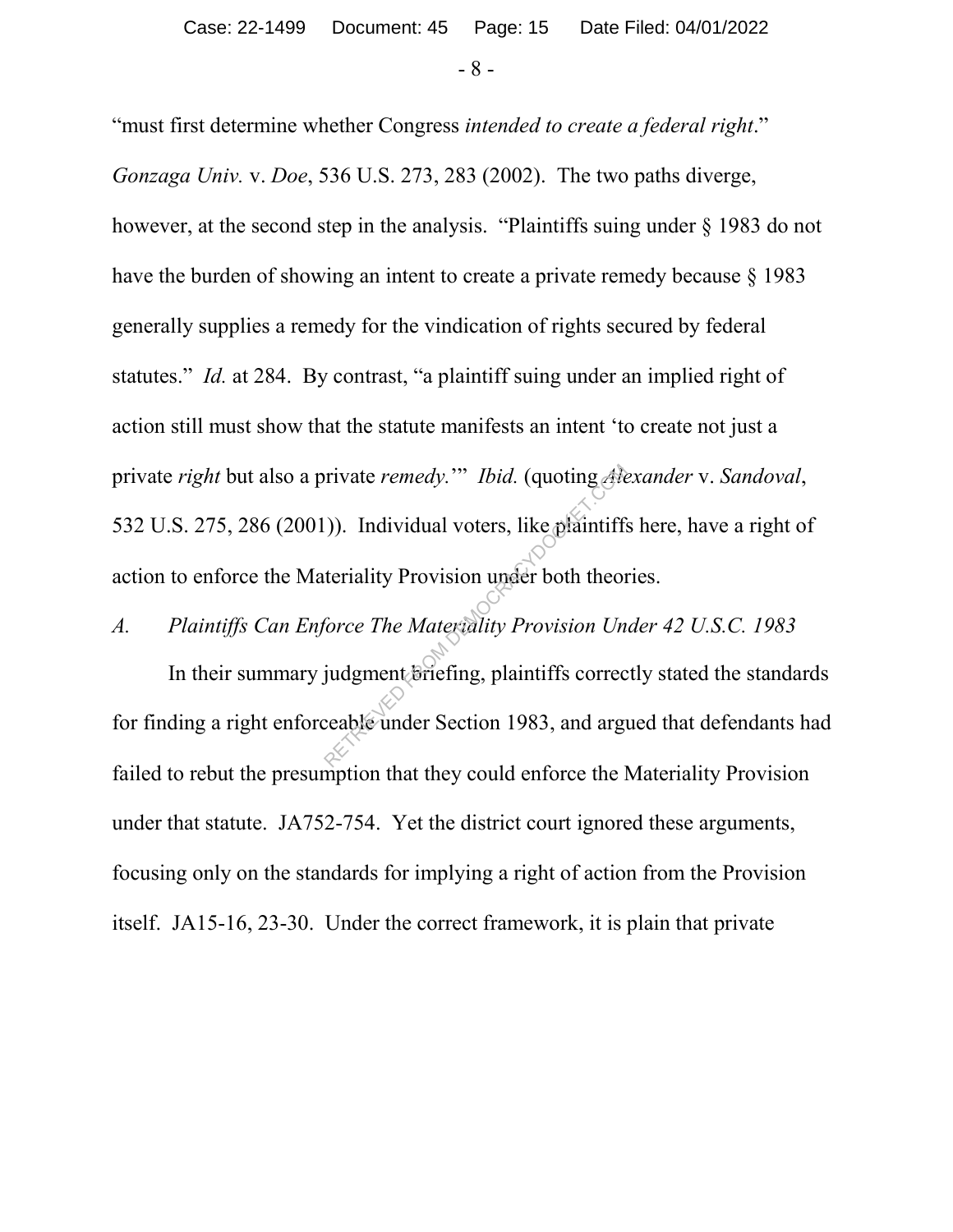- 9 -

plaintiffs may sue under Section 1983. This Court should join the Eleventh Circuit in so holding. See *Schwier* v. *Cox*, 340 F.3d 1284, 1297 (11th Cir. 2003). 4

1. The district court correctly concluded that "§ 10101 provides a personal right to Plaintiffs." JA24. To determine whether statutory text contains "rightscreating language," *Sabree ex rel. Sabree* v. *Richman*, 367 F.3d 180, 187 (3d Cir. 2004), this Court relies on the three-factor test articulated in *Blessing* v. *Freestone*, 520 U.S. 329, 340-341 (1997): "(1) the statutory provision must benefit the plaintiffs with a right unambiguously conferred by Congress; (2) the right cannot be so 'vague and amorphous' that its enforcement would strain judicial competence; and (3) the statute must impose a binding obligation on the States." *Lewis* v. *Alexander*, 685 F.3d 325, 344 (3d Cir. 2012), cert. denied, 568 U.S. 1123 (2013). The Materiality Provision meets these standards. ambiguously conferred by Congres<br>hous' that its enforcement would st<br>statute must impose a binding obli<br>F.3d 325, 344 (3d Cir. 2012), cert.<br>Provision meets these standards.<br>n unambiguously confers a persona

First, the Provision unambiguously confers a personal right. *Lewis*, 685 F.3d at 344. It prohibits state actors from denying "the right of any individual to vote" on specified grounds. 52 U.S.C. 10101(a)(2)(B). The provision is "phrased in terms of the persons benefitted, not in terms of a general 'policy or practice.'"

 $\overline{4}$ <sup>4</sup> The only other circuit to address this issue never discussed Section 1983, merely stating that the Materiality Provision "is enforceable by the Attorney General, not by private citizens." *McKay* v. *Thompson*, 226 F.3d 752, 756 (6th Cir. 2000), cert. denied, 532 U.S. 906 (2001); see *Northeast Ohio Coal. for the Homeless* v. *Husted*, 837 F.3d 612, 630 (6th Cir. 2016) (acknowledging arguments for finding right of action but holding that *McKay* "binds this panel"), cert. denied, 137 S. Ct. 2265 (2017).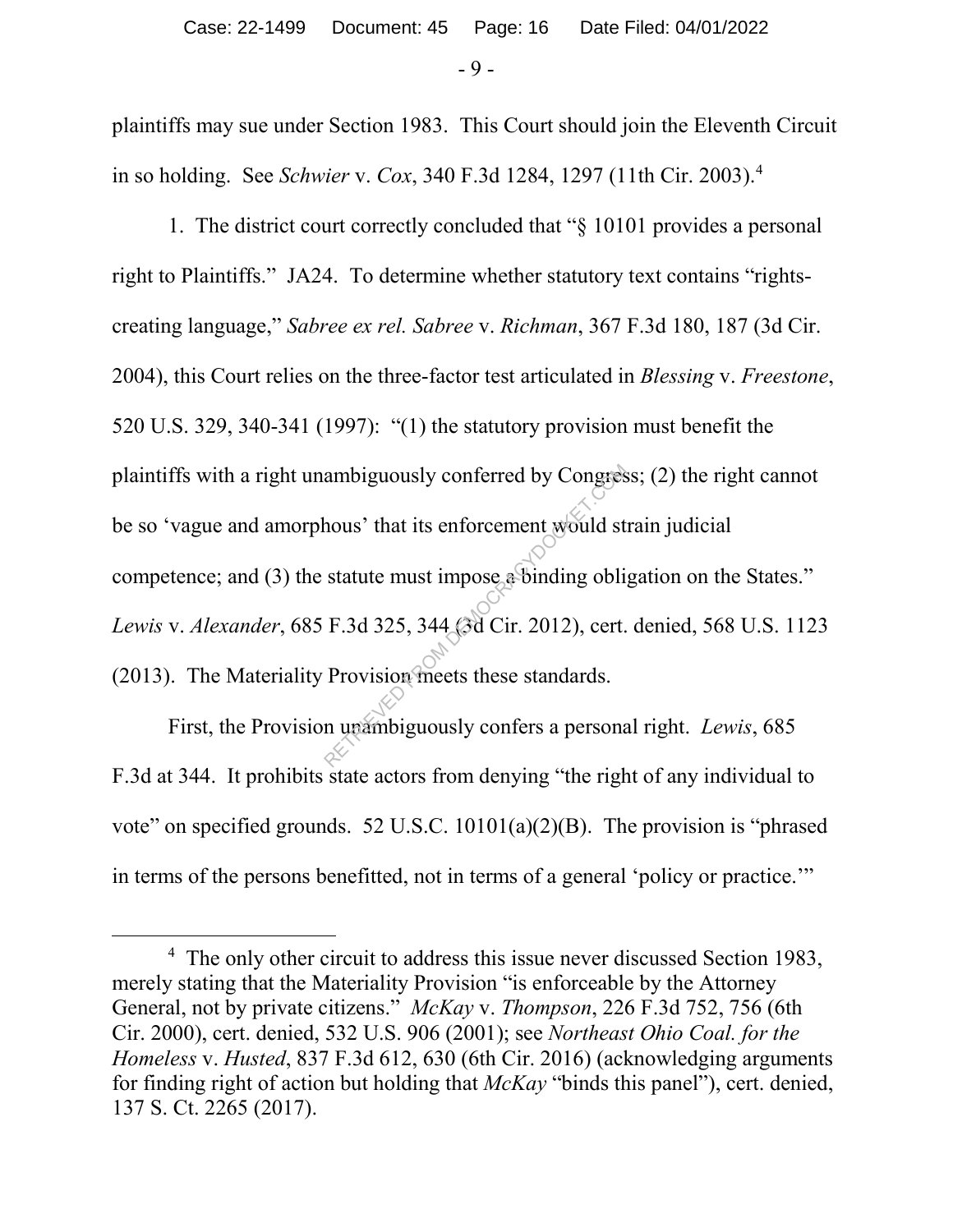*Grammer* v. *John J. Kane Reg'l Centers-Glen Hazel*, 570 F.3d 520, 528 (3d Cir. 2009) (quoting *Gonzaga*, 536 U.S. at 287), cert. denied, 559 U.S. 939 (2010). "With an explicit reference to a right and a focus on the individual protected, this language suffices to demonstrate Congress's intent to create a personal right." *Wisniewski* v. *Rodale, Inc.*, 510 F.3d 294, 302 (3d Cir. 2007), cert. denied, 555 U.S. 814 (2008).

The Materiality Provision is framed as an active-voiced prohibition on "person[s] acting under color of law," rather than as a passive-voiced statement about what rights voters cannot be denied. 52 U.S.C.  $10101(a)(2)(B)$ ; see JA803-804. But this Court "do[es] not consider Congress's use of the passive voice a reliable guide to its intent to create personal rights." *Wisniewski*, 510 F.3d at 302 n.19. After all, "[t]he apparent 'focus' of a statute might have more to do with Congress's writing style than its intent." *Ibid.* Thus, statutes directed at a regulated party can still create rights when their "plain purpose \* \* \* is to protect rights afforded to individuals." *Grammer*, 570 F.3d at 530; see *Lewis*, 685 F.3d at 344; *Wisniewski*, 510 F.3d at 302 n.19. As the Eleventh Circuit found when examining the Materiality Provision: "The subject of the sentence is the person acting under color of state law, but the focus of the text is nonetheless the protection of each individual's right to vote." *Schwier*, 340 F.3d at 1296. color of law," rather than as a passi<br>cannot be denied. 52 U.S.C. 1010<br>[es] not consider Congress's use of<br>nt to create personal rights." Wisnie<br>pparent 'fecus' of a statute might has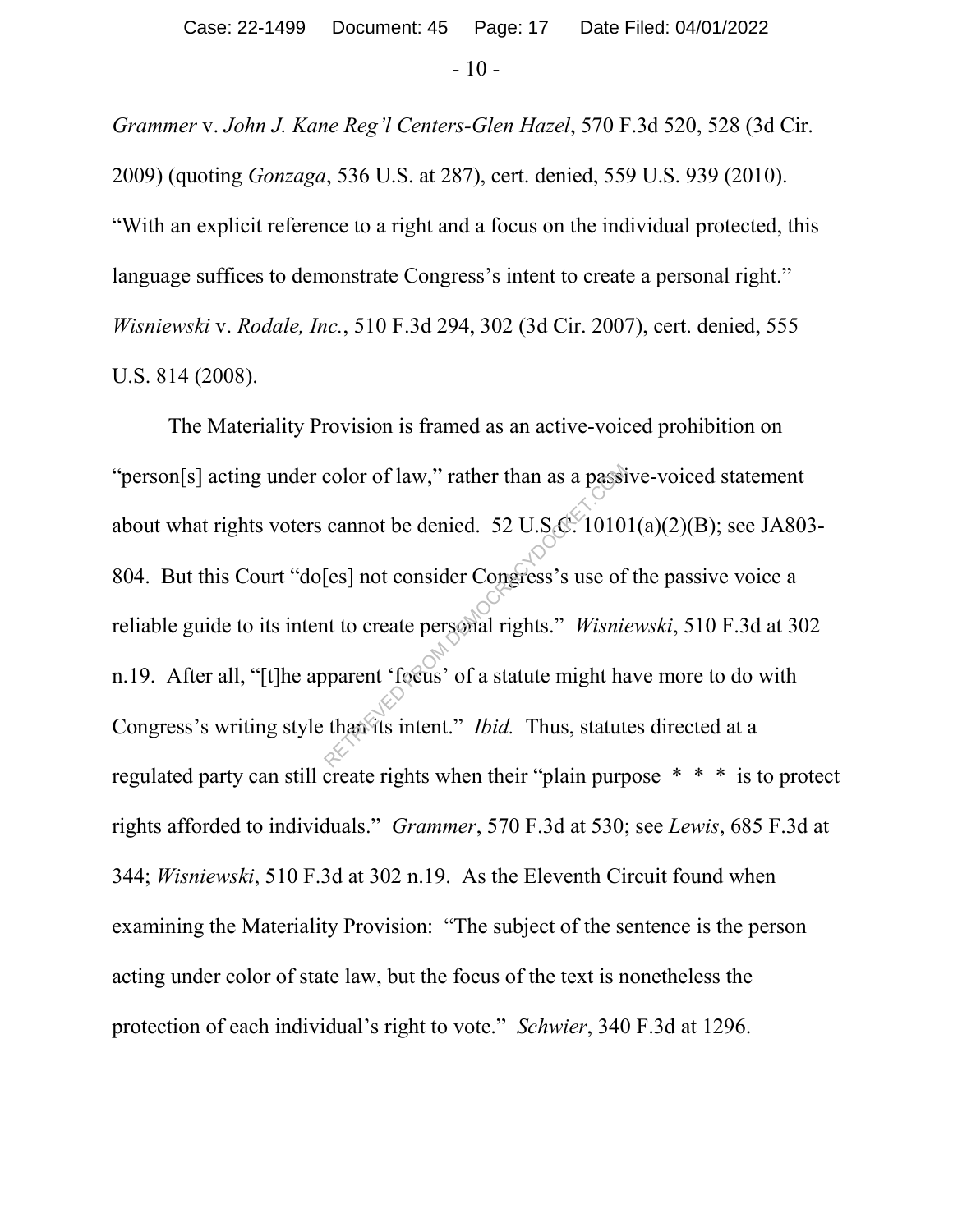- 11 -

The other *Blessing* factors also are easily satisfied. "[T]he statute clearly provides rights which are specific and not amorphous." *Schwier*, 340 F.3d at 1296. Qualified voters must be allowed to vote regardless of immaterial errors in a record or paper requisite to voting. This right is "clearly delineated by the provision[] at issue." *Grammer*, 570 F.3d at 528. And the Materiality Provision creates an absolute prohibition: "No person acting under color of law" can "deny the right of any individual to vote" on the specified grounds. 52 U.S.C.  $10101(a)(2)(B)$ . The statute is thus "couched in mandatory, rather than precatory, terms." *Blessing*, 520 U.S. at 341; see *Schwier*, 340 F.3d at 1297. And the plaintiffs here do not merely "fall[] within the general zone of interest that the statute is intended to protect." *Sabree*, 367 F.3d at 189 (quoting *Gonzaga*, 536 U.S. at 283). They are its sole and express focus. in mandatory, rather than precatery<br>  $\div$ , 340 F.3d at 1297. And the plaintif<br>
1 zone of interest that the statute is<br>
(quoting *Gonzaga*, 536 U.S. at 283<br>  $\leftrightarrow$ 

Finally, the statute's structure and legislative history confirm Congress's intent to create a personal right. Section 10101 contains no "countervailing structural elements" to suggest a programmatic rather than an individual focus. *Sabree*, 367 F.3d at 192. To the contrary, its other substantive provisions are likewise focused on individual voters' right to vote free of irrational barriers, discrimination, or intimidation. See 52 U.S.C.  $10101(a)(1)$ ,  $(a)(2)(A)$ ,  $(a)(2)(C)$ , and (b).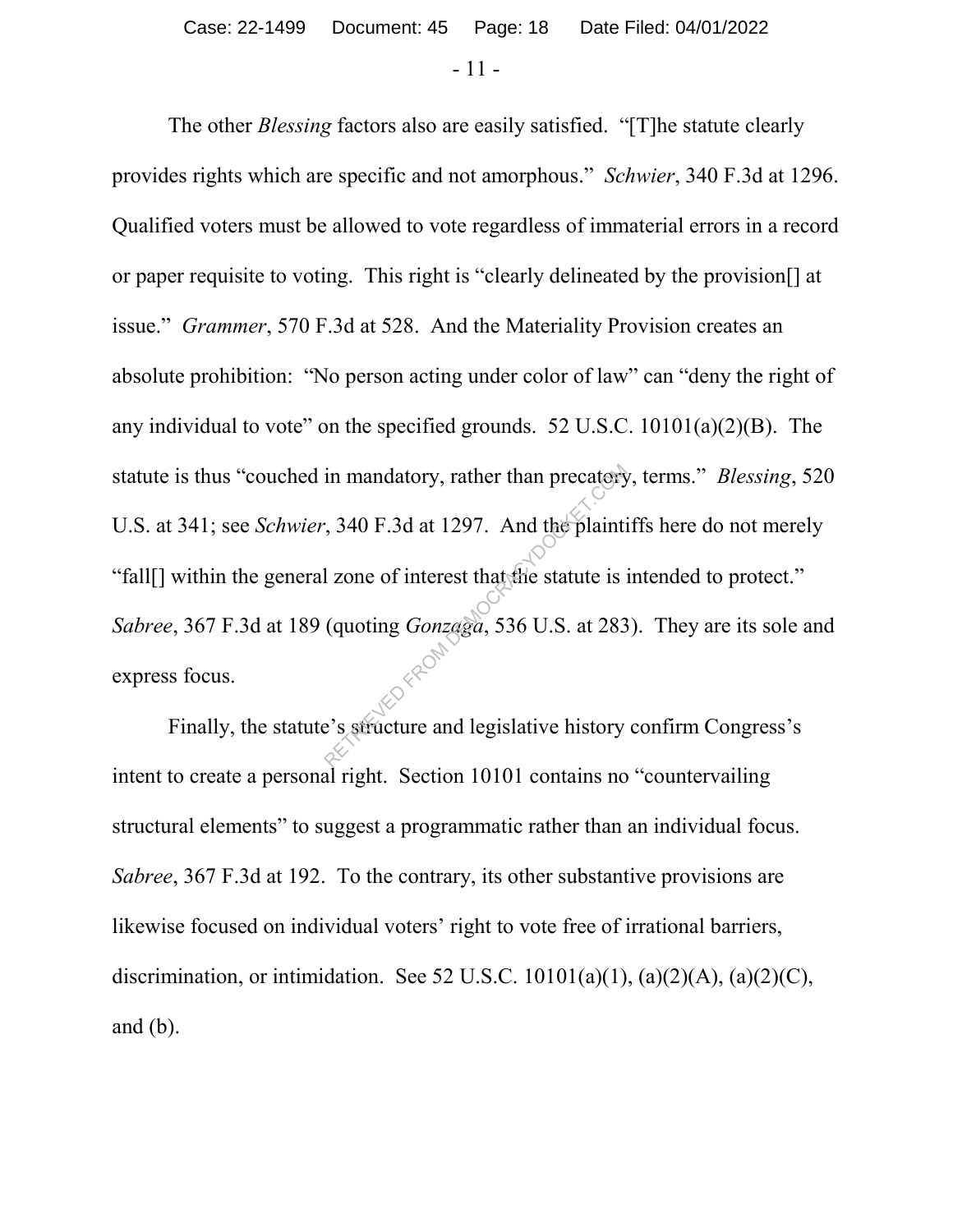- 12 -

The House report on the Materiality Provision "is likewise compelling" on this score. *Grammer*, 570 F.3d at 530. Congress amended Section 10101 to better fulfill the "guarantee to all citizens [of] the right to vote without discrimination." 1963 House Report 19. The new provisions, including the Materiality Provision, were designed to "reduce discriminatory obstacles to the exercise of the right to vote and provide means of expediting the vindication of that right." 1963 House Report 18. Like the statutory text, this legislative history indicates Congress's focus on ensuring that individuals are "accorded the rights, privileges, and opportunities which are considered to be, and must be, the birthright of all citizens." *Ibid.*

2. Because plaintiffs relied on 42 U.S.C. 1983 for their cause of action (JA41  $\P$  5; JA52), the district court erred in focusing on whether the Materiality Provision itself creates a private remedy. In cases like this one, "[o]nce a plaintiff demonstrates that a statute confers an individual right, the right is presumptively enforceable by § 1983." *Gonzaga*, 536 U.S. at 284. The district court thus was required to determine not whether plaintiffs had shown that the Materiality Provision creates a private remedy, but rather whether defendants could "rebut the presumption of an enforceable right under § 1983." *Grammer*, 570 F.3d at 532. 5 Representative and must be, the last sensidered to be, and must be, the last sensidered to be, and must be, the last of the lifts relied on 42 D.S.C. 1983 for the strict court erred in focusing on when private remedy. In c

 $\frac{1}{5}$ <sup>5</sup> The district court's off-base criticisms of *Schwier* (JA28-30) stem from its failure to recognize that the Eleventh Circuit's decision relied on Section 1983. *Schwier*, 340 F.3d at 1294-1297; see Pls.' Br. 38-39.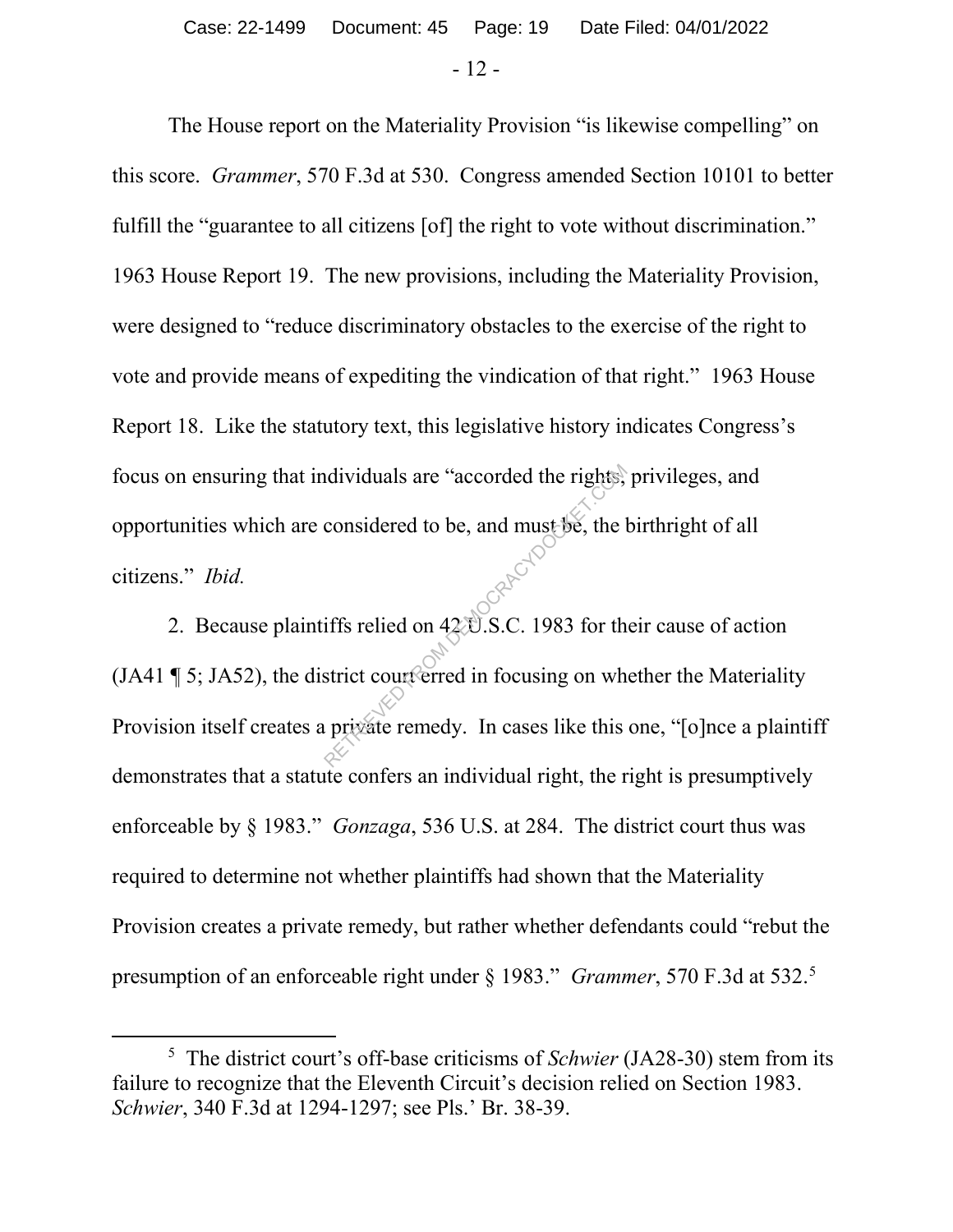- 13 -

Defendants have not met their burden. They have not even attempted to show that Section 10101 "contains express terms" denying plaintiffs a Section 1983 remedy. *Grammer*, 570 F.3d at 532. Nor could they, because no such terms exist. Likewise, defendants have not "ma[d]e the difficult showing" that the statute contains a "carefully tailored scheme" inconsistent with Section 1983 remedies. *Blessing*, 520 U.S. at 346 (citation omitted).

Instead, defendants have argued (JA498-501; JA612-617) that somehow the inclusion of a right of action for the United States, see 52 U.S.C. 10101(c), precludes a right of action for private plaintiffs. Not so. See *Schwier*, 340 F.3d at 1296. As the Supreme Court has explained, the existence of a public remedy cannot rebut the presumption in favor of applying Section 1983. Rather, it is "the existence of a more restrictive *private* remedy for statutory violations" that draws "the dividing line between those cases in which we have held that an action would lie under § 1983 and those in which we have held that it would not." *Fitzgerald* v. *Barnstable Sch. Comm.*, 555 U.S. 246, 256 (2009) (emphasis added; citation omitted); see *Colon-Marrero*, 813 F.3d at 21-22 (finding plaintiffs may enforce Help America Vote Act via Section 1983, even though "[t]he Attorney General may bring a civil action"). Section 10101 "contains no express private remedy, much less a more restrictive one." *Fitzgerald*, 555 U.S. at 256; see also pp. 16-21, *infra* (explaining why Attorney General's enforcement authority does not displace The United States, see 5250<br>Son for private plaintiffs. Not so. Section is explained, the existence continuous metapolying Section 1<br>Fictive *private* remedy for statutory<br>en those cases in which we have he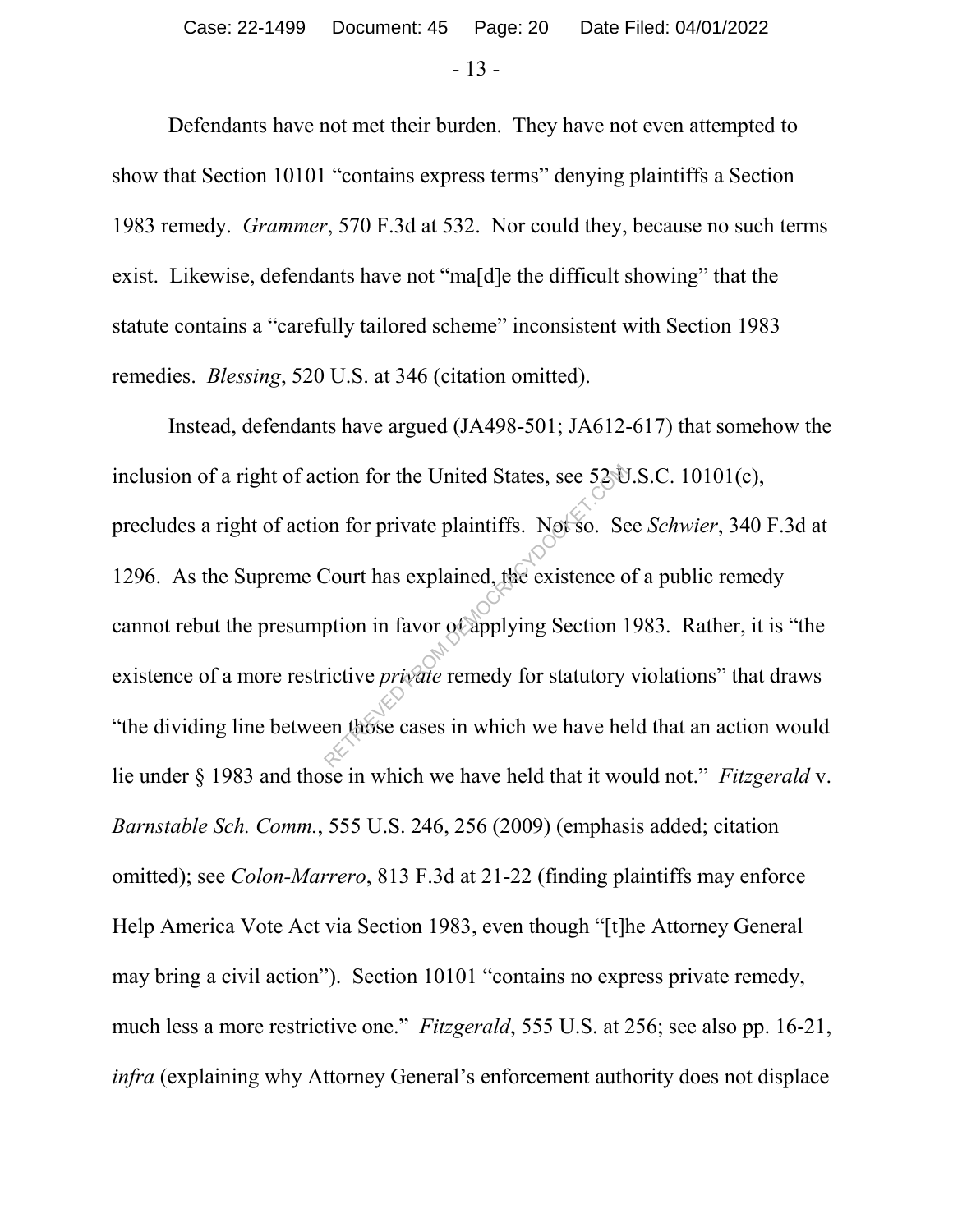the private right of action). Plaintiffs therefore may sue under Section 1983. If the Court so finds, then it should reverse on this basis and vacate the district court's implied-right-of-action holding.

# *B. The Materiality Provision Contains An Implied Private Right Of Action*

As explained, this Court need not consider the district court's implied-rightof-action holding because the district court improperly ignored plaintiffs' Section 1983 right of action. However, plaintiffs would have a right of action even if they had sued under the Materiality Provision itself.

Start "with the text and structure of" Section 1011. Sandoval, 532 U.S. at 288. As already explained, and as the district court acknowledged, the Materiality Provision indicates a strong intent to create—and protect—a personal federal right. See pp. 9-12, *supra*. eriality Provision itself.<br>
Ext and structure of Section 10101.<br>
ed, and as the district court acknow<br>
ong intent to create—and protect—<br>
ext also "manifest[s] an intent to create.

The statutory context also "manifest[s] an intent to create a private remedy," *Sandoval*, 532 U.S. at 289, to vindicate this fundamental individual right. Most prominently, Section 10101(d) provides district courts with "jurisdiction of proceedings instituted pursuant to this section" and states that they "shall exercise the same without regard to whether *the party aggrieved* shall have exhausted any administrative or other remedies that may be provided by law." 52 U.S.C. 10101(d) (emphasis added). The subsection's reference to "the party aggrieved" the individual who has been denied the right to vote—rather than only to "the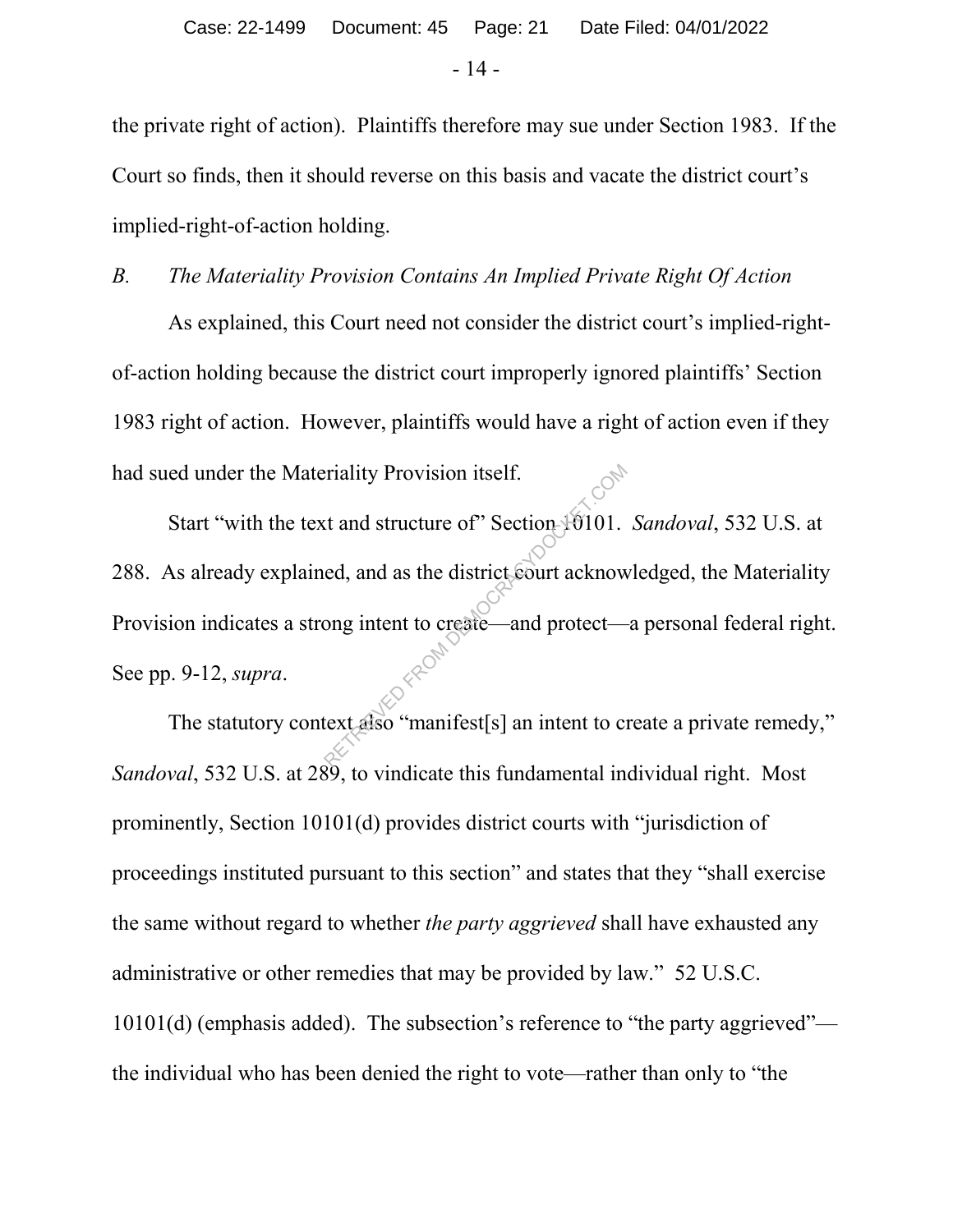United States" clearly contemplates private enforcement. See, *e.g.*, *Verizon Md., Inc.* v. *Public Serv. Comm'n of Md.*, 535 U.S. 635, 644 (2002) (stating that provision allowing "[a]ny party aggrieved" to "bring an action" "reads like the conferral of a private right of action" (citation omitted)); *Morse* v. *Republican Party of Va.*, 517 U.S. 186, 233 (1996) (opinion of Stevens, J.) (finding support for private right of action in a procedural provision amended "to cover actions brought by 'the Attorney General *or an aggrieved person*'" (citation omitted)). The language releasing plaintiffs from exhaustion requirements likewise indicates that Congress intended to authorize private enforcement, as the Attorney General is not subject to such requirements. See *Schwier*, 340 F.3d at 1296; see also 52 U.S.C. 10101(c) (authorizing suits by the Attorney General without imposing any exhaustion requirement); cf. *Morse*, 517 U.S. at 234 (opinion of Stevens, J.) (relying on inclusion of attorney's fees provision to imply right of action since "the Attorney General does not collect attorney's fees"). tiffs from exhaustion requirements<br>thorize private enforcement as the<br>lents. See *Schwier*, 349 F.3d at 129<br>its by the Attorney General withou<br>; cf. *Morse*, 517 U.S. at 234 (opinion<br>attorney's fees provision to imply r

What text suggests, history confirms. The original substantive provision of the statute, Section 10101(a)(1), contained no express enforcement provision. See Act of May 31, 1870, ch. 114, § 1, 16 Stat. 140. And yet for three-quarters of a century, until Congress added enforcement authority for the United States in 1957, private parties were the *only* plaintiffs who could enforce Section 10101. *Schwier*, 340 F.3d at 1295; see, *e.g.*, *Smith* v. *Allwright*, 321 U.S. 649, 652 & n.1 (1944)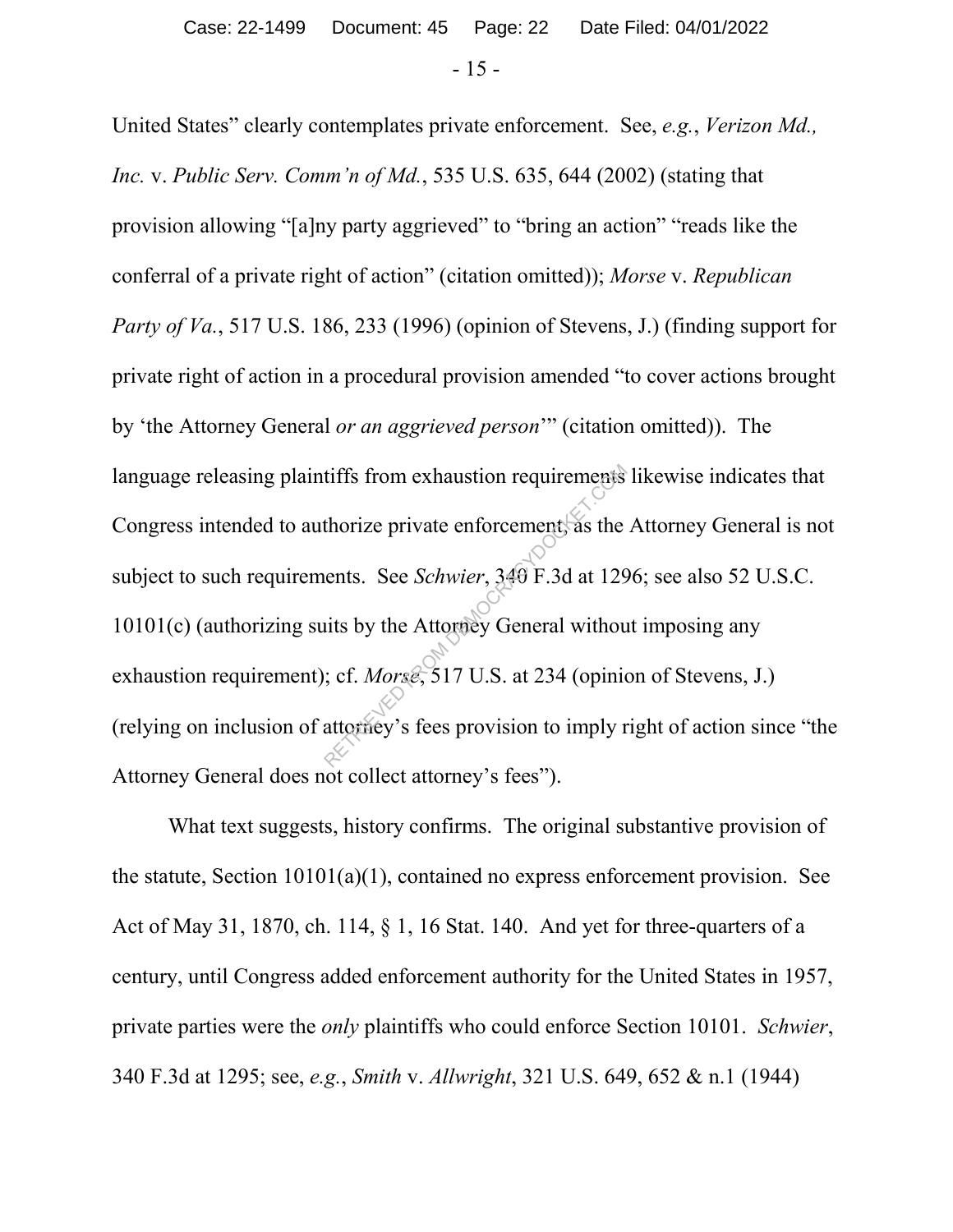# - 16 - Case: 22-1499 Document: 45 Page: 23 Date Filed: 04/01/2022

(deciding private suit under statute). Congress cited this history of private enforcement approvingly when it added the Attorney General suit provision, Section 10101(c). 1957 House Report 12. Given Congress's awareness of the history of private enforcement, the current version of the statute "cannot be read except as a validation of" private enforcement of Section 10101. *Sandoval*, 532 U.S. at 280 (citation omitted) (discussing Title VI); see *Forest Grove Sch. Dist.* v. *T.A.*, 557 U.S. 230, 239-240 (2009) ("Congress is presumed" to adopt preexisting judicial interpretation "when it re-enacts a statute without change" to interpreted text. (citation omitted)).

The district court nevertheless found, based on this Court's decision in *Wisniewski* v. *Rodale, Inc.*, 510 F.3d 294, that Section 10101's Attorney General enforcement provision precludes a private remedy. JA23-30. Relying on *Sandoval*'s statement that "[t]he express provision of one method of enforcing a substantive rule suggests that Congress intended to preclude others," the *Wisniewski* Court suggested that "agency enforcement creates a strong presumption against implied private rights of action that must be overcome" by other evidence. 510 F.3d at 305. But neither *Sandoval* nor *Wisniewski* suggests that adding a provision for civil suits by the Attorney General can, by itself, preclude parallel private suits, especially ones that were previously authorized. Each case *Sandoval* cites for its preclusion principle—like *Sandoval* itself when it re-enacts a statute without<br>nevertheless found, based on this C<br>*uc.*, 510 F.3d 294, that Section 1010<br>recludes a private remedy. JA23-3<br>at "File express provision of one n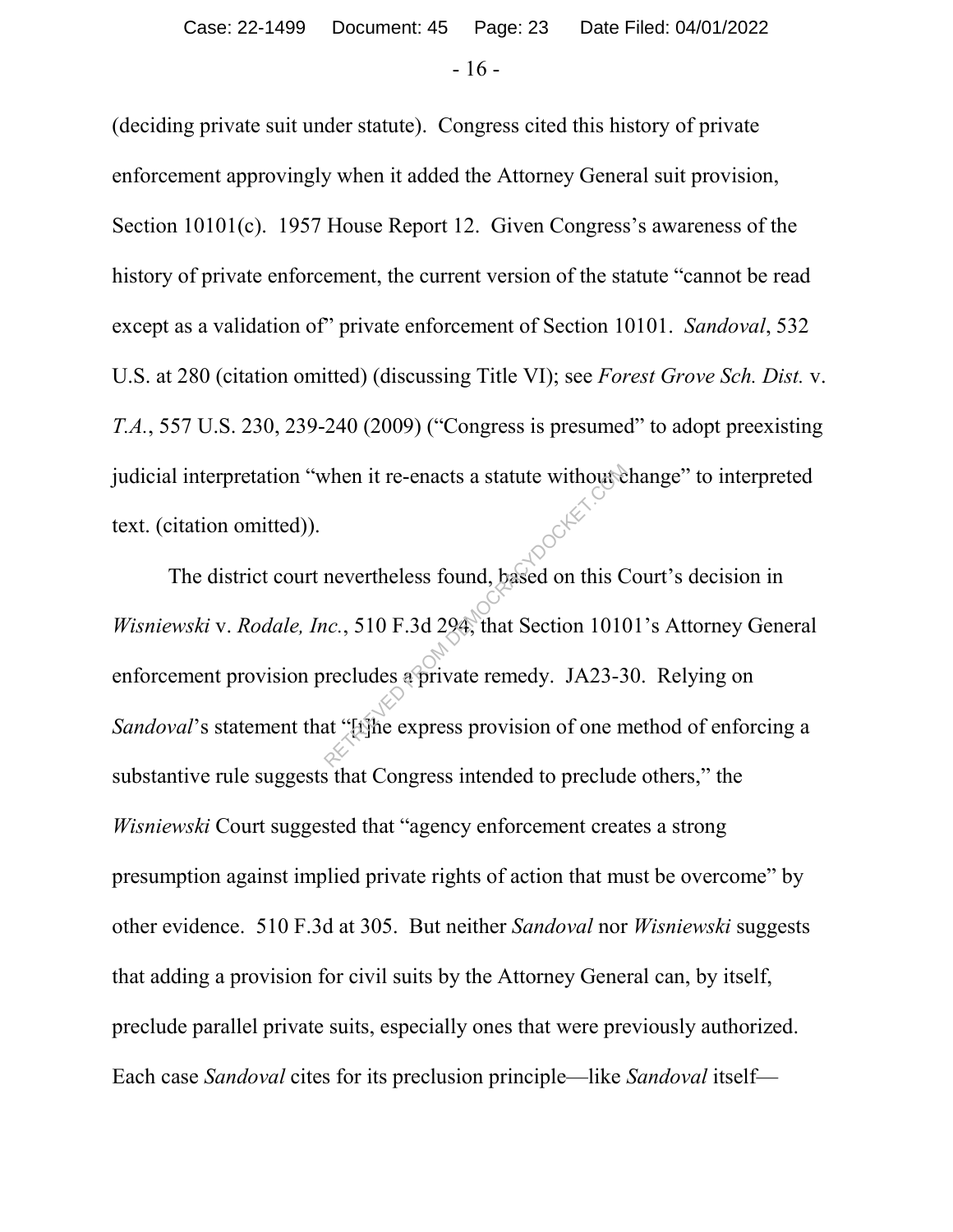- 17 -

involved statutes that authorized either a combination of judicial and administrative enforcement schemes or the sort of express, restrictive private rights of action that preclude broader remedies even under Section 1983. See 532 U.S. at 290 (citing cases). *Wisniewski*, similarly, involved a Federal Trade Commission enforcement scheme that included detailed internal administrative proceedings as well as the power to bring civil suits. See 510 F.3d at 304 & nn.28-30 (outlining remedies available under 15 U.S.C. 45).

Even if *Wisniewski*'s "strong presumption" were to apply here, overwhelming evidence would "overcome" it. 510 F.3d at 305. First, again, is the text. See pp. 9-12, *supra* (discussing the rights-creating language that is a principal signal "of congressional intent to create a private right of action," *Sandoval*, 532 U.S. at 290 (citation omitted)); pp. 14-15, *supra* (discussing 52 U.S.C. 10101(d)). ki's "strong presumption" were to a<br>would "overcome" it. 510 F.3d at<br>a (discussing the rights-creating lan<br>intent to create a private right of a<br>itted)); pp. 14-15, *supra* (discussing<br>esired to make Section 10101's enf

When Congress desired to make Section 10101's enforcement procedures exclusive to federal-government suits, it said so. For instance, the statute creates a suite of special remedies in cases where a court finds a "a pattern or practice" of racial discrimination, 52 U.S.C. 10101(e), but applies these remedies only in cases "instituted pursuant to subsection (c)"—the subsection that authorizes enforcement by the Attorney General, *ibid.* Similarly, the statute allows the Attorney General to seek a three-judge court "[i]n any proceeding *instituted by the United States*" where the Attorney General seeks "a finding of a pattern or practice of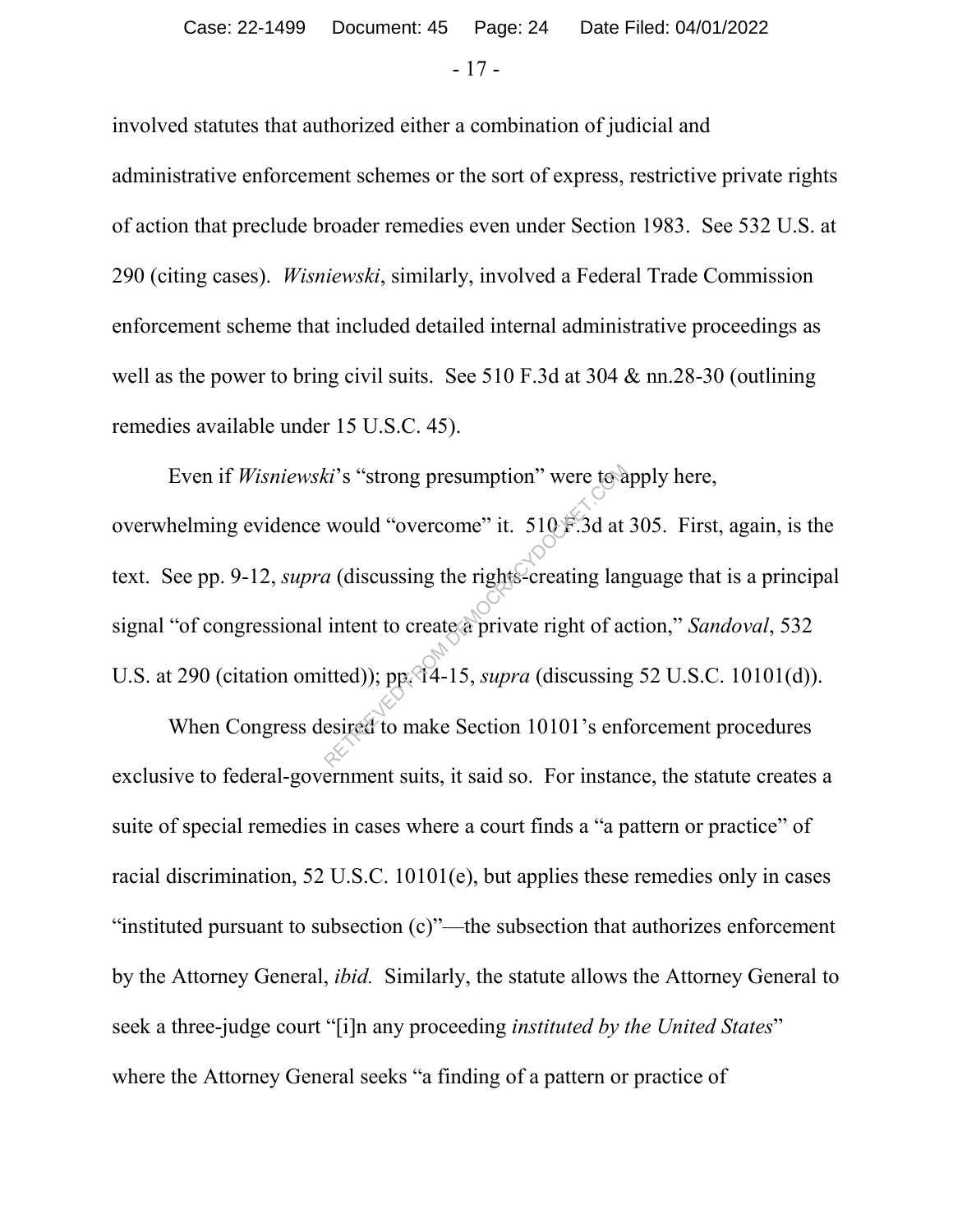discrimination." 52 U.S.C. 10101(g) (emphasis added). Congress would have had no need to name "the United States" or "the Attorney General" in these provisions, or to limit them to cases "brought under subsection (c)," if the Attorney General were the sole possible plaintiff in all Section 10101 cases.

Statutory and legislative history also indicate that Congress did not intend to make the Attorney General's enforcement exclusive. Congress passed the Civil Rights Act of 1957 "to provide means of *further* securing and protecting the civil rights of persons." 1957 House Report 1 (emphasis added). It included enforcement power for the Attorney General "to *strengthen* and *protect* the right to vote," as part of Congress's effort to "preserve this fundamental and basic right against any and all unlawful interference." 1957 House Report 3, 13 (emphases added). "[I]t is highly unlikely that in 'enacting civil rights legislation for the first time since the Reconstruction era [Congress] would simultaneously withdraw existing protection' from § 1971." *Schwier*, 340 F.3d at 1295. Indeed, the House report recognized Section 10101's long history of private enforcement, yet said nothing about supplanting private suits. 1957 House Report 12. The Attorney General "to *strengthen*<br>
She Attorney General "to *strengthen*<br>
She short to "preserve this fundam<br>
What in terference." 1957 House Re<br>
Inlikely that in 'enacting civil rights<br>
Interval [Congress] would simul

To the contrary, Congress affirmatively acted to *prevent* such a scheme. It eliminated a provision from a prior version of the bill that would have authorized the Attorney General to sue "in the name of the United States *but for the benefit of the real party in interest* to recover damages as well as other preventive relief."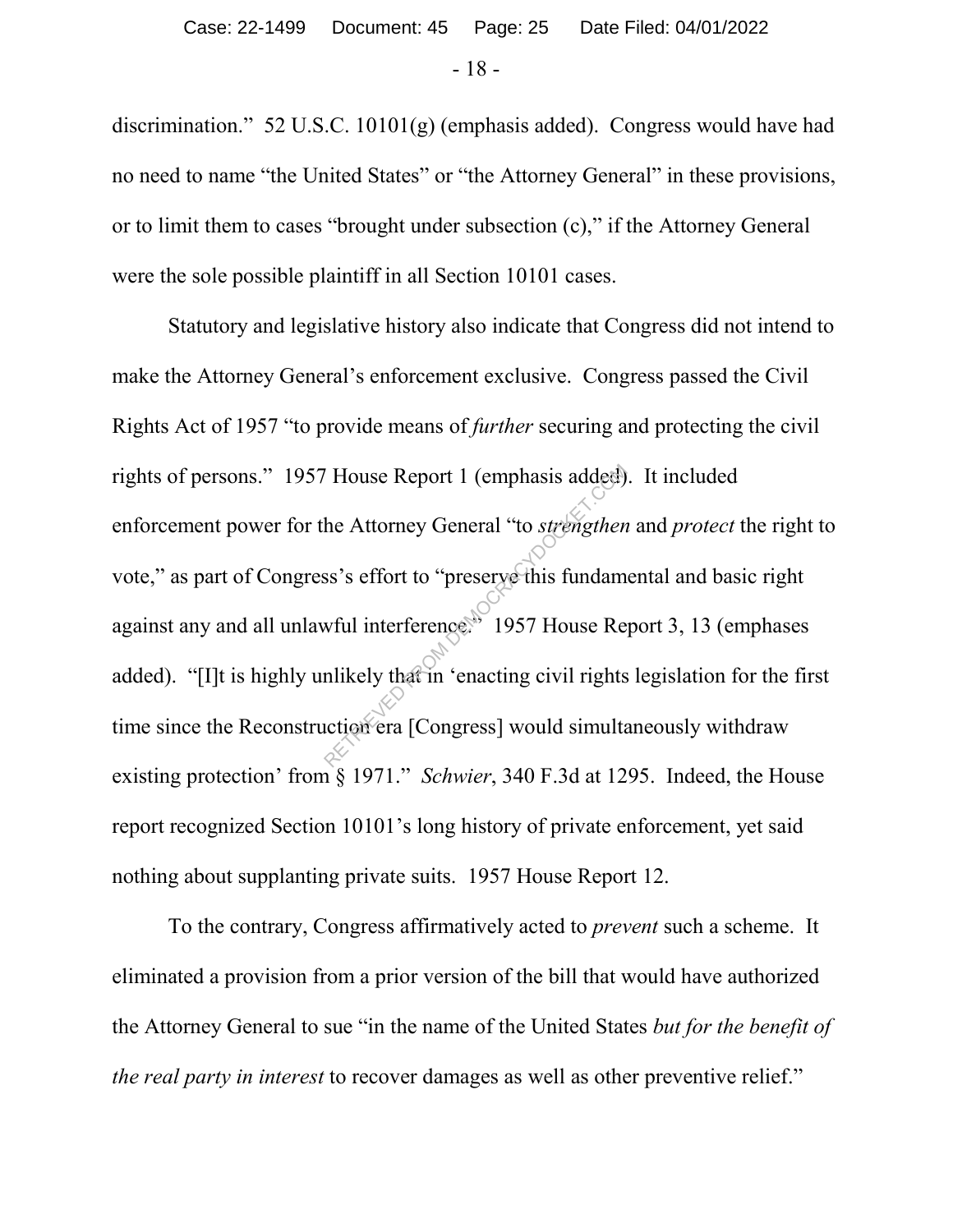1957 House Report 4 (emphasis added). Congress chose instead to limit the Attorney General to injunctive suits "for or in the name of the United States." *Ibid.*

This history echoes the Department of Justice's rationale for seeking enforcement authority. At the time, it only had authority to bring criminal votingrights cases, but believed that civil cases "may often be far more effective" in forestalling voting-rights violations. 1957 House Report 15. Thus, the new Section 1971(c), now Section 10101(c), "merely substitute[d] civil proceedings for criminal proceedings in the already established field." *Id.* at 6.

Finally, precedent weighs in favor of a right of action. As *Wisniewski*  acknowledged, the Supreme Court has found implied private rights of action in "anti-discrimination statutes"—even those "that expressly provide for agency or other enforcement"—where there is "longstanding precedent interpreting the same or similar language to create a private right of action." 510 F.3d at 305 n.31. The Supreme Court already has found that Sections 5 and 10 of the Voting Rights Act (VRA) contain implied private rights of action, even though both contain express rights of action for the Attorney General but none for private parties. *Morse*, 517 U.S. at 230-235 (opinion of Stevens, J.) (Section 10); *id.* at 240 (Breyer, J., concurring in the judgment); *Allen* v. *State Bd. of Elections*, 393 U.S. 544, 554-557 (1969) (Section 5); see *Schwier*, 340 F.3d at 1294-1295. the already established field." Idea<br>
Exercise the very set of a right of action<br>
eme Court has found implied privaries<br>
utes"—even those "that expressly privare there is "longstanding preceder<br>
eate a private right of act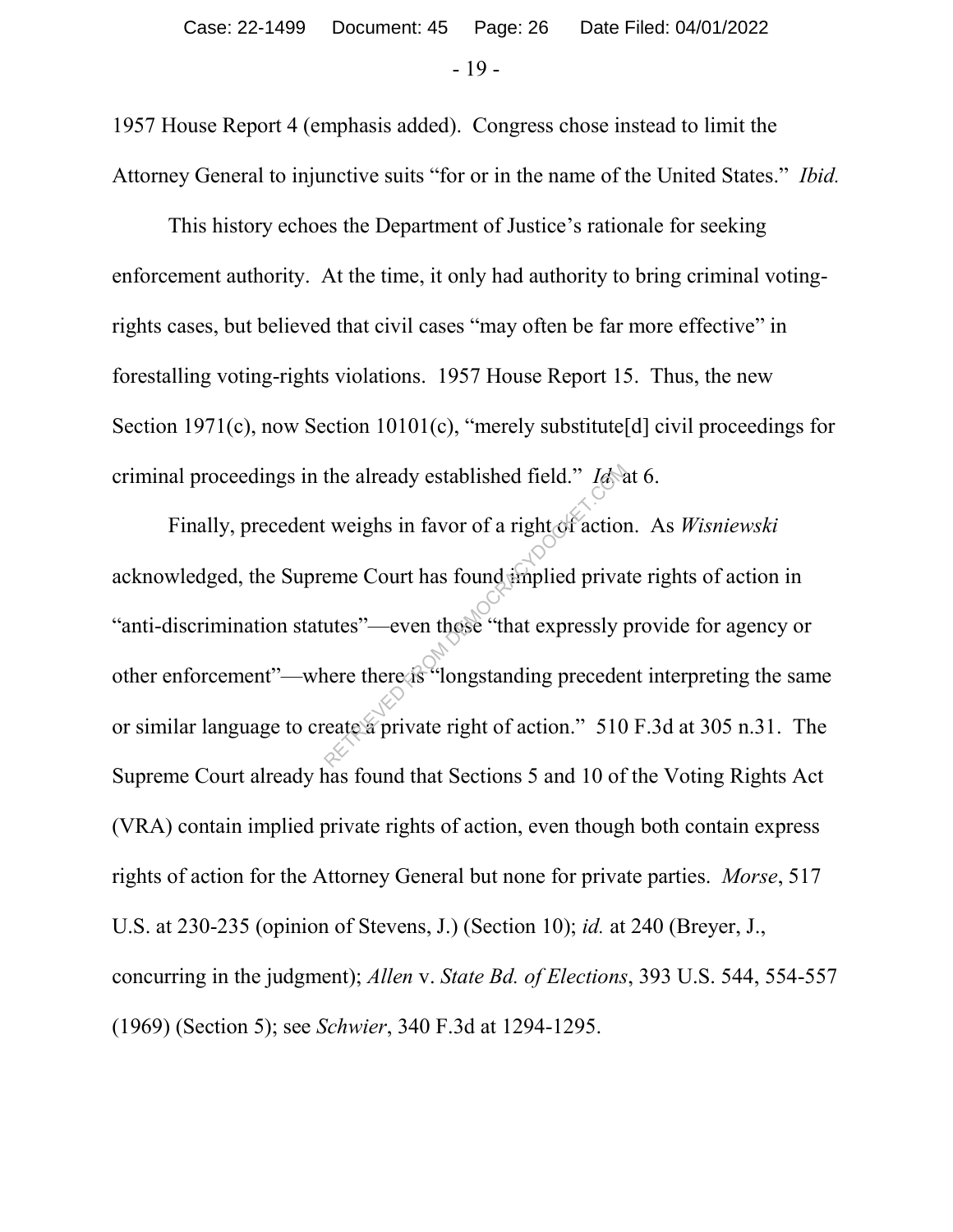Those provisions share structures similar to Section 10101's. VRA Section 10, like the Materiality Provision, declares voters' right to vote despite failure to meet certain state requirements—in Section 10's case, payment of a poll tax. 52 U.S.C. 10306(a). It then similarly grants the Attorney General authority to sue for violations and to institute three-judge courts. 52 U.S.C. 10306(b) and (c). VRA Section 5, meanwhile, prohibits states from "deny[ing]" voters "the right to vote for failure to comply with" certain laws. 52 U.S.C. 10304(a). It then creates an even more detailed procedure for adjudicating violations, including an administrative review regime. *Ibid.* Given these textual and structural similarities to the Materiality Provision, the Supreme Court's holdings in *Allen* and *Morse* confirm that a private right of action should exist here as well. Exercise of the Allen and Morse desired as<br>perfective of the Supreme Court's holdings<br>ght of action should exist here as we<br>pects of the *Allen* and Morse decision<br>ourtemphasized that Congress pass

Two additional aspects of the *Allen* and *Morse* decisions support a right of action here. First, the Court emphasized that Congress passed the VRA "against a 'backdrop' of decisions in which implied causes of action were regularly found." *Morse*, 517 U.S. at 231 (opinion of Stevens, J.) (citation omitted); see *id.* at 240 (Breyer, J., concurring in the judgment) (agreeing with Justice Stevens's reasoning). Congress passed the Materiality Provision only a year earlier, against the same legal backdrop. While it can no longer be considered a "dispositive" factor, this "legal context matters" because it "buttresse[s] a conclusion independently supported by the text of the statute." *Sandoval*, 532 U.S. at 288.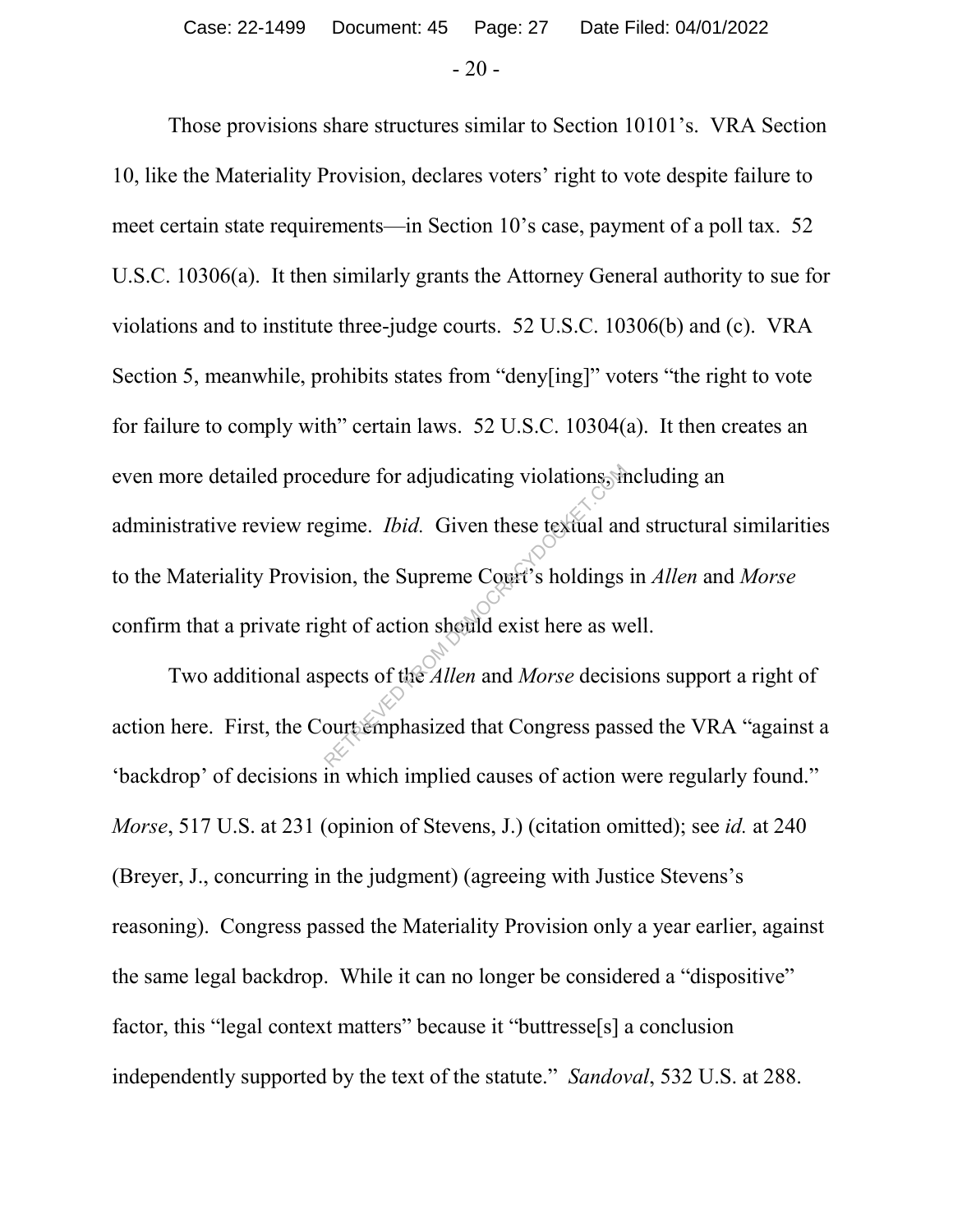$-21 -$ 

Second, in both cases the Court "attached significance to the fact that the Attorney General had urged [it] to find that private litigants may enforce the Act." *Morse*, 517 U.S. at 231 (opinion of Stevens, J.); see *id.* at 240 (Breyer, J., concurring in the judgment) (applying "the rationale of *Allen*"); *Allen*, 393 U.S. at 557 n.23. The United States takes the same position here.

For all of these reasons, Congress's decision to supplement private suits under Section 10101 with federal enforcement did not preclude a private remedy. This implied right of action exists alongside the Section 1983 remedy, not in place of it.

**II**

# **THIS COURT SHOULD REJECT RITTER'S ATTEMPT TO RESTRICT THE MATERIALITY PROVISION'S REACH**

This Court should reject the arguments Ritter made, both in the summary judgment briefing below and in his emergency injunction response brief, regarding the scope of the Materiality Provision. First, Ritter argues that the Provision covers only laws that discriminate based on race. See JA617-619; Ritter Resp. 10- 12.6 Second, Ritter argues that the Provision applies only to voter registration. See JA619-620; Ritter Resp. 13-14. He is twice wrong. Unlike the original ion exists alongside the Section 19<br>
II<br>
ILD REJECT RITTER'S ATTEI<br>
IATERIALLY PROVISION'S F<br>
leining reject the arguments Ritter made, lead in his emergency injunction research

 <sup>6</sup>  $^6$  " Resp. " indicates the page number of the named defendant's response in opposition to plaintiffs' emergency motion for injunction pending appeal.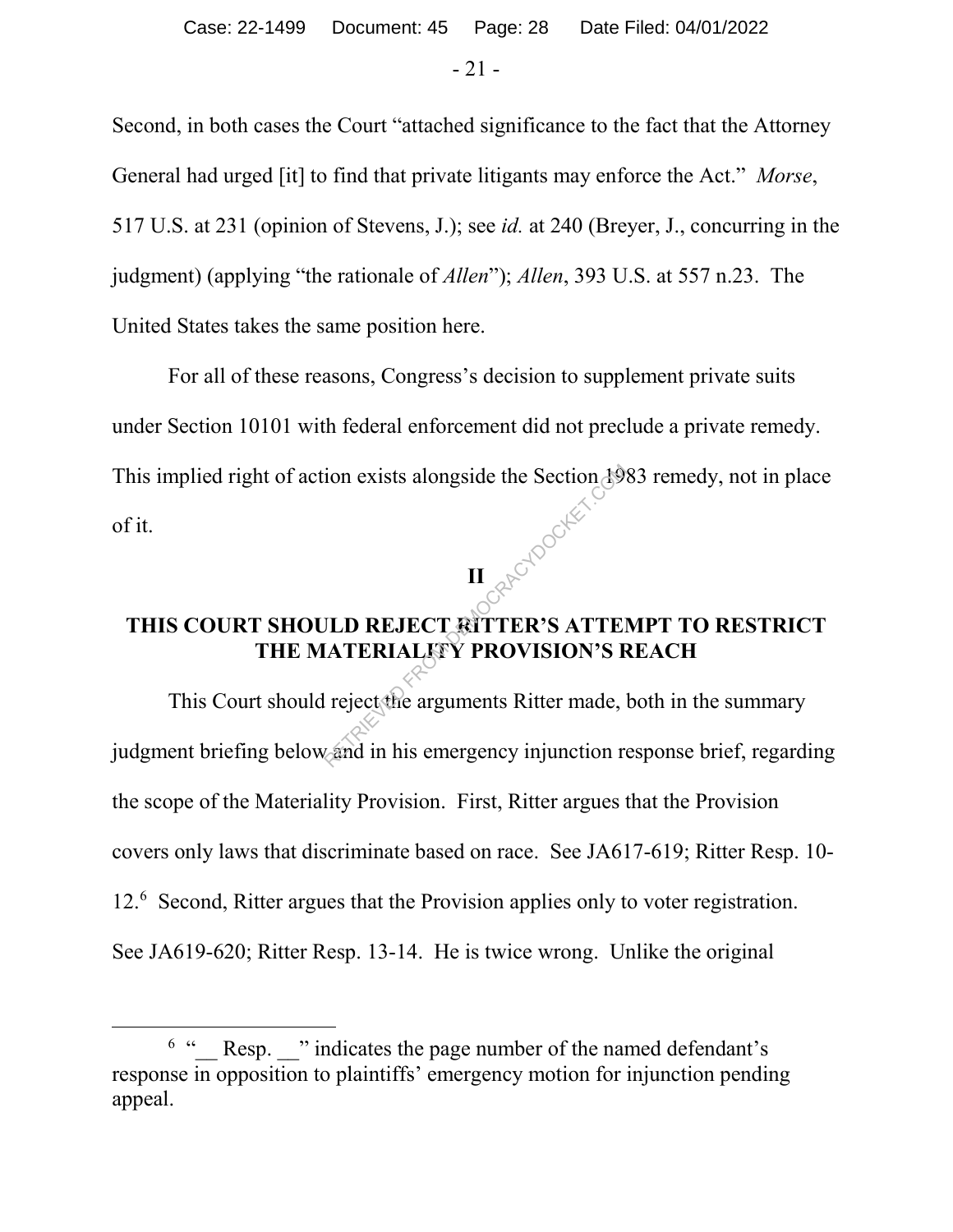provision of Section 10101 enacted in 1870, the Materiality Provision reaches beyond racially discriminatory laws. And the provision covers errors or omissions, not merely in "any application" or "registration," but also in any "other act requisite to voting," which includes the filling out of information on absentee ballot envelopes.

# *A. The Materiality Provision Is Not Limited To Racially Discriminatory Actions*

Ritter has argued (Resp. 10-12)—as has the Board (Resp. 9), in passing that the Materiality Provision is limited to racially discriminatory laws. Even the barest look at the statutory language refutes this claim. The Provision prohibits any "person acting under color of state law" from "deny[ing] the right of any individual to vote in any election because of an error or omission on any record or paper relating to any application, registration, or other act requisite to voting," as long as the error or omission is "not material in determining whether such individual is qualified under State law to vote in such election." 52 U.S.C.  $10101(a)(2)(B)$ . Nowhere does this text so much as mention race, much less suggest that racial discrimination is required to trigger its application. Rather, it provides a broader limitation on state or local actions that deny the right to vote based on irrelevant errors or omissions. It thereby effectuates a different principle—one that the Supreme Court has articulated in the constitutional realm: that "even rational restrictions on the right to vote are invidious" if they are rision is limited to racially discriminty<br>ry language refutes this elaim. The<br>r color of state law? from "deny[ing<br>election because of an error or om<br>blication registration, or other act r<br>sion is "not material in determin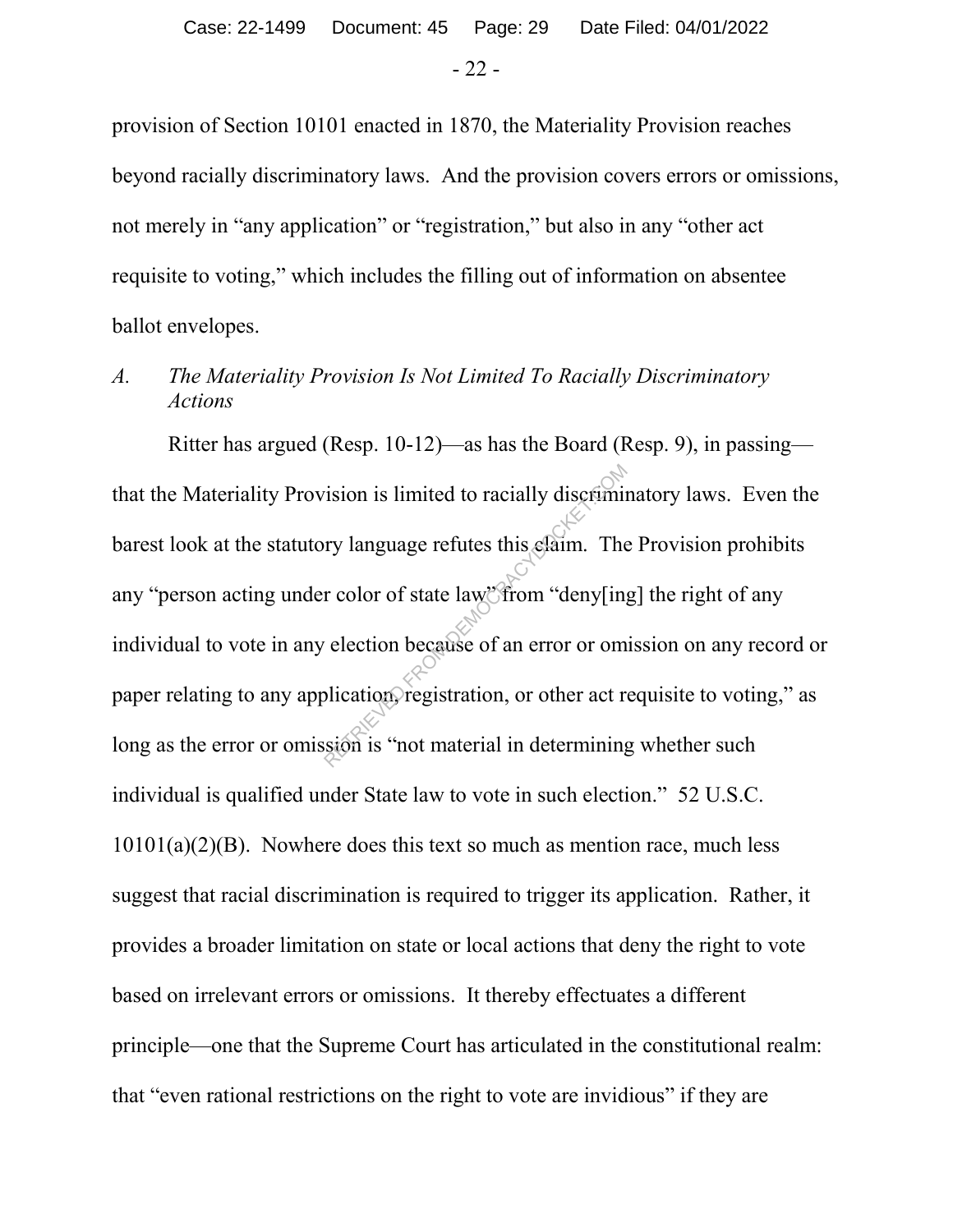"irrelevant to the voter's qualifications." *Crawford* v. *Marion Cnty. Election Bd.*, 553 U.S. 181, 189 (2008) (opinion of Stevens, J.).

Statutory context buttresses this plain-text reading. A neighboring provision, 52 U.S.C. 10101(a)(1), *does* mention race, mandating that otherwise qualified voters "shall be entitled and allowed to vote at all such elections, without distinction of race, color, or previous condition of servitude." Courts "generally presume that Congress acts intentionally and purposely when it includes particular language in one section of a statute but omits it in another.<sup>35</sup> *Intel Corp. Inv. Pol'y Comm.* v. *Sulyma*, 140 S. Ct. 768, 777 (2020) (citation and alteration omitted).

Indeed, Section  $10101(a)(1)$  already covers the waterfront of direct racial discrimination in voting; restricting the Materiality Provision to discriminatory laws would thus render the Provision superfluous. This Court should reject that reading, because a ban on racial discrimination in voting "is already explicitly achieved by *another* portion of" the same statute. *FCC* v. *NextWave Pers. Commc'ns Inc.*, 537 U.S. 293, 307 (2003). of a statute but omits it in another.<br>
S. Ct. 768, 777 (2020) (citation and<br>
20101(a)(1) already covers the water<br>
; restricting the Materiality Provision<br>
the Provision superfluous. This Contracted in the Contracted State

Ritter's focus on Section 10101(a)'s title (Resp. 10-11) is similarly misplaced. True, the title contains the words "Race, color, or previous condition not to affect right to vote." 52 U.S.C. 10101(a). But that language corresponds to Section 10101*(a)(1)*, which was originally enacted in the Enforcement Act of 1870. Act of May 31, 1870, ch. 114, § 1, 16 Stat. 140. That Act included the same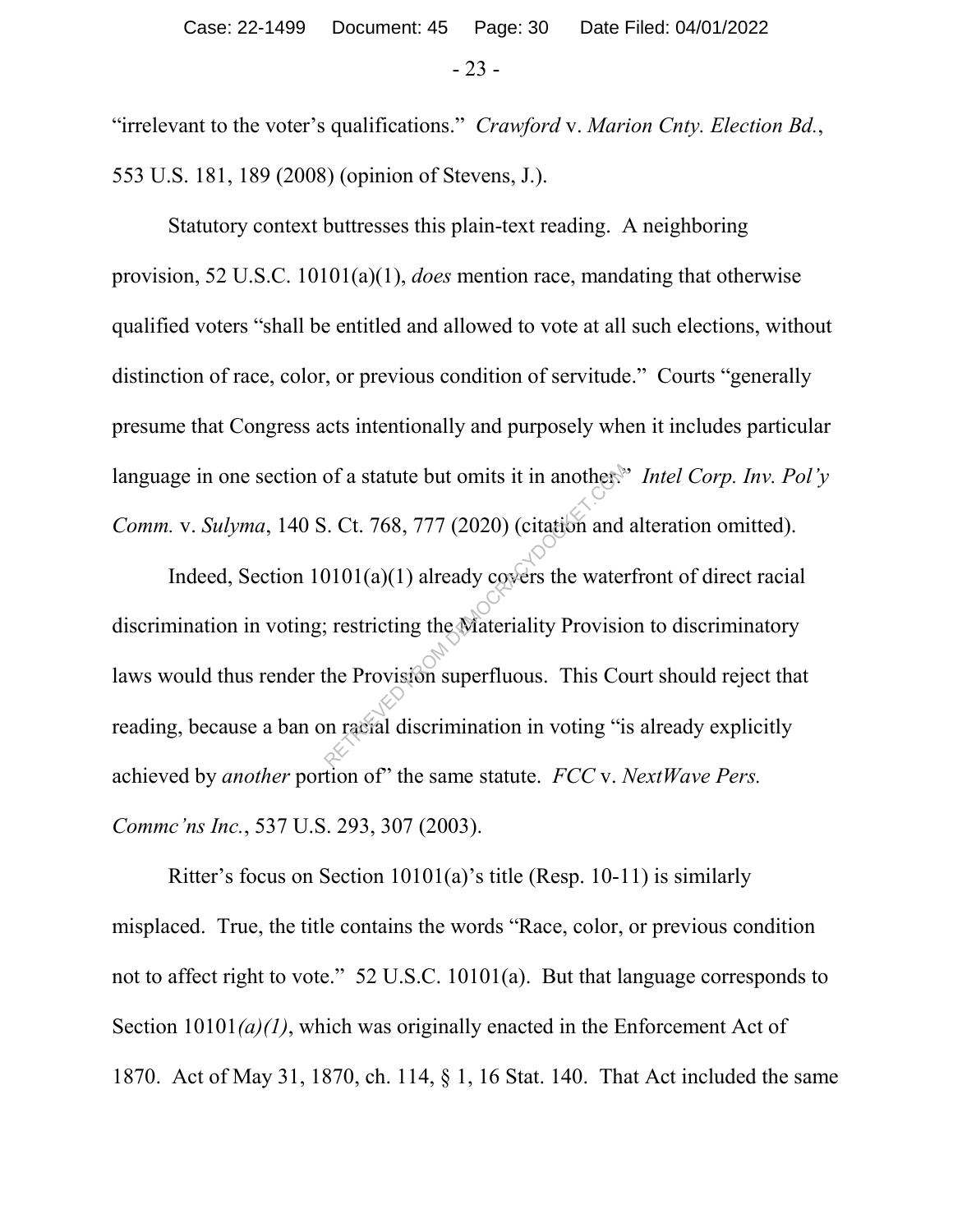shorthand title on which Ritter relies. See *ibid.* (margin). A *different* portion of Section 10101(a)'s title—"errors or omissions from papers"—describes the Materiality Provision. Tellingly, that portion is the third phrase in the title, and the Materiality Provision is the third prohibition in Section 10101. See 52 U.S.C. 10101(a)(2)(B). Regardless, statutory headings "are 'but a short-hand reference to the general subject matter' of the provision, 'not meant to take the place of the detailed provisions of the text.'" *Lawson* v. *FMR LLC*, 571 U.S. 429, 446 (2014) (citation omitted). Thus, "[t]he caption of a statute  $* * *$  'cannot undo or limit that which the statute's text makes plain.'" *Intel Corp.* v. *Advanced Micro Devices, Inc.*, 542 U.S. 241, 256 (2004) (citation omitted).

Nor can defendants rely on vague notions of congressional intent. They assert that the Civil Rights Act of 1964 was passed to prevent racial discrimination in the voting process and that the Materiality Provision therefore must be similarly limited. Lehigh Resp. 9; Ritter Resp. 11; JA617-618. This argument is irrelevant. When "[t]he text is clear," as it is here, courts do not consider "extra-textual" evidence" of purpose. *NLRB* v. *SW Gen., Inc.*, 137 S. Ct. 929, 942 (2017). In any case, Congress often enacts text that "reaches 'beyond the principal evil' legislators may have intended or expected to address." *Bostock* v. *Clayton Cnty.*, 140 S. Ct. 1731, 1749 (2020) (citation omitted). Indeed, the very case Ritter cites (JA617-618; Resp. 11) for his purpose argument found that the Materiality ext makes plain." *Intel Corp.* v. A<br>
241, 256 (2004) (citation omitted).<br>
ts rely on vague notions of congres<br>
ats Act of 1964 was passed to preve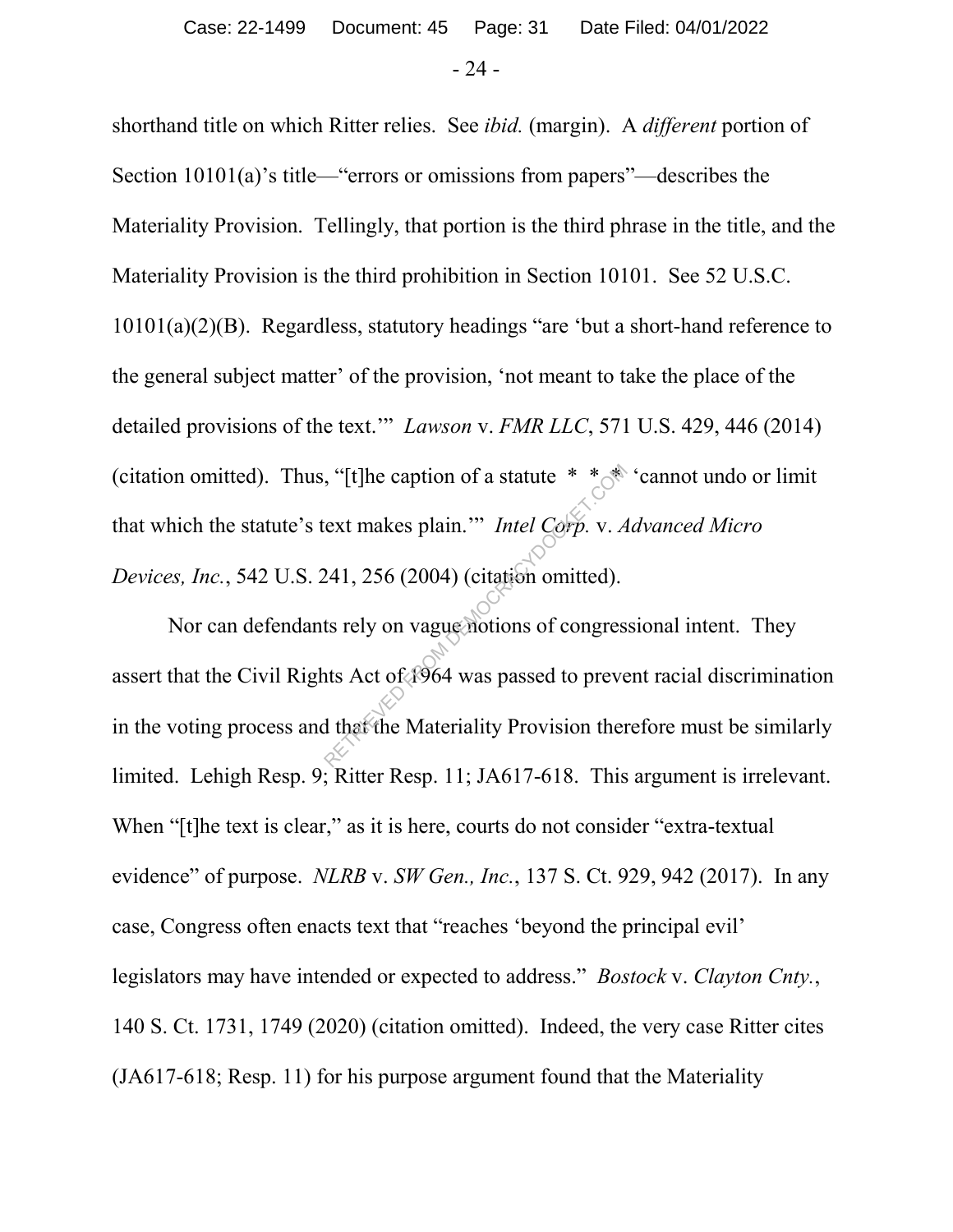Provision sweeps beyond "the historically motivating examples of intentional and overt racial discrimination." *Florida State Conf. of NAACP* v. *Browning*, 522 F.3d 1153, 1173 (11th Cir. 2008); see also Pls.' Br. 50 (citing additional cases). 7

*B. The Materiality Provision Is Not Limited To Voter Registration Documents* For similar reasons, Ritter errs in claiming that the Materiality Provision extends only to voter registration materials. Again, the plain text refutes this argument. The Provision applies to "an error or omission on any record or paper relating to any application, registration, or other act requisite to voting." 52 U.S.C.  $10101(a)(2)(B)$ .

Start with the word "any," repeated twice in the Provision. The Provision uses the word "any" both when referring to "record[s] or paper[s]" and when referring to what those records or papers "relat[e] to." The first use requires a "broad" reading reaching documents "of whatever kind.'" *Ali* v. *Federal Bureau of Prisons*, 552 U.S. 214, 219 (2008) (citation omitted). The second use requires a similarly "broad" reading of the occasions on which an immaterial error might occur, *ibid.*: during the processes of applying, registering, or undertaking whatever kind of act is "requisite to voting." on, registration, or other act requisite<br>
d "any," repeated twice in the Prov<br>
h when referring to "record[s] or pa<br>
ecords or papers "relat[e] to." The<br>
g documents "of whatever kind.""

 <sup>7</sup>  $7$  The Materiality Provision's text, which says nothing about discrimination of any sort and applies to "any individual," 52 U.S.C. 10101(a)(2)(B), also refutes Ritter's (Resp. 11) slightly less constricted argument that "an allegation of discrimination—whether based on race or otherwise—is a prerequisite to applying Section 101."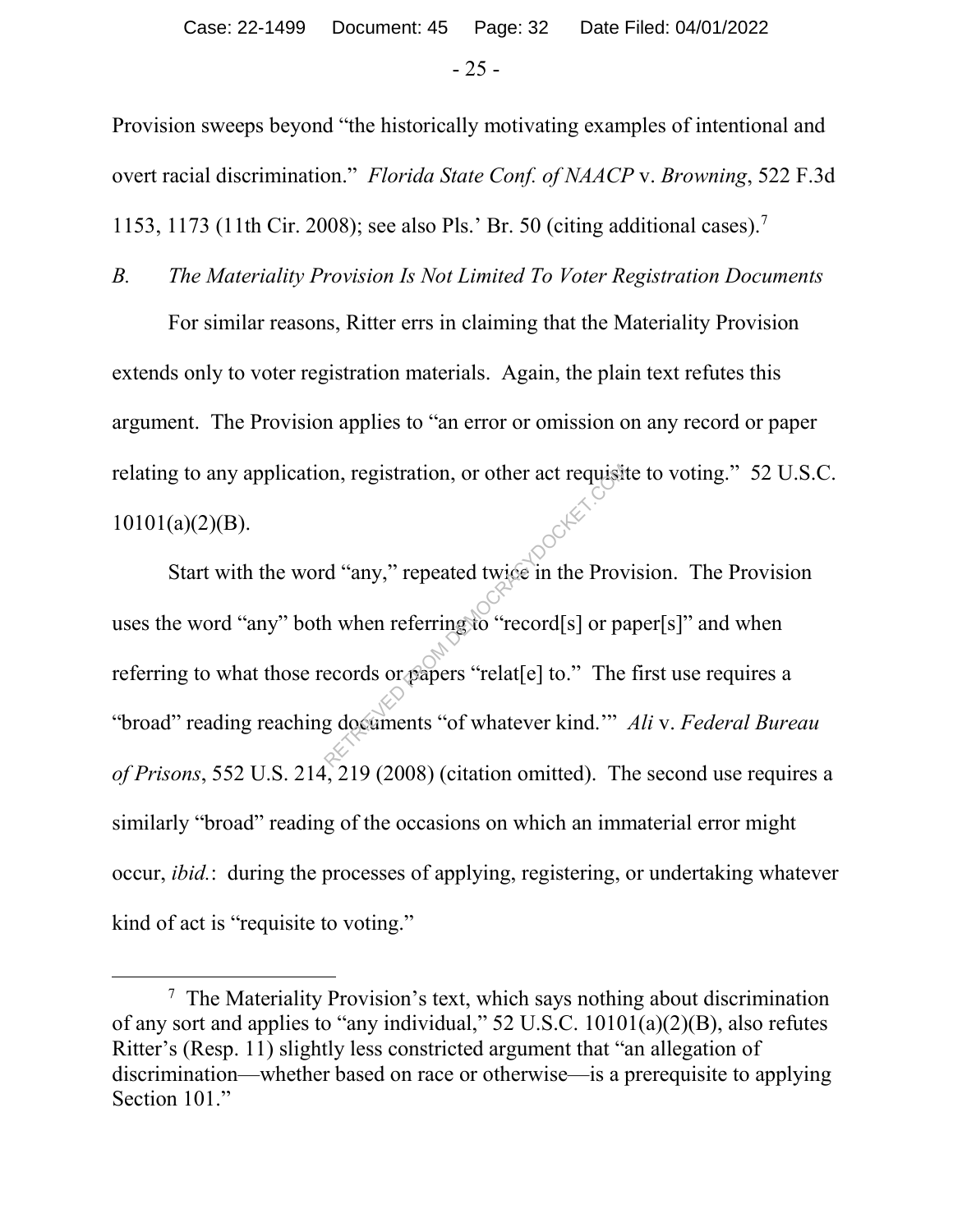To limit the "other act[s]" covered to "voter registration laws," and the "paper[s]" covered to voter registration materials, would ignore this indicator. Resp. 13. Voter registration materials are already covered by the statutory phrase "record or paper relating to any  $* * *$  registration." 52 U.S.C. 10101(a)(2)(B). But the Materiality Provision's text extends beyond that subset of materials. That is why several courts have recently applied the Provision to, among other things, absentee ballot applications, *League of Women Voters of Ark.* v. *Thurston*, No. 5:20-CV-05174, 2021 WL 5312640, at \*4 (W.D. Ark. Nov. 15, 2021); *Organization for Black Struggle* v. *Ashcroft*, 493 F. Supp. 3d 790, 803 (W.D. Mo. 2020), and a "year of birth" requirement on "absentee ballot envelope[s]," *Martin* v. *Crittenden*, 347 F. Supp. 3d 1302, 1308-1309 (N.D. Ga. 2018). VL 5312640, at \*4 (W.D. Ark. Now<br>Struggle v. Ashcroft, 493 F. Supp. 3<br>th" requirement on "absentee ballo<br>pp. 3d 1302, 1308-1309 (N.D. Ga.<br>nition of "vote" also undercuts Ritt<br>plies to "any \* \* \* other act requ

The statutory definition of "vote" also undercuts Ritter's argument. The Materiality Provision applies to "any \* \* \* other act requisite to voting." 52 U.S.C.  $10101(a)(2)(B)$ . "Requisite" means "[r]equired by the nature of things, by circumstances, or by the end in view; necessary." *Webster's New International Dictionary of the English Language* 2117 (2d ed. unabridged 1960). The provision thus applies to any action that a voter must take to vote. Section 10101 then defines "vote" to "include[] all action necessary to make a vote effective." 52 U.S.C. 10101(e). This language alone encompasses far more than the ability to register. But then the definition also specifies that it is "*not* limited" to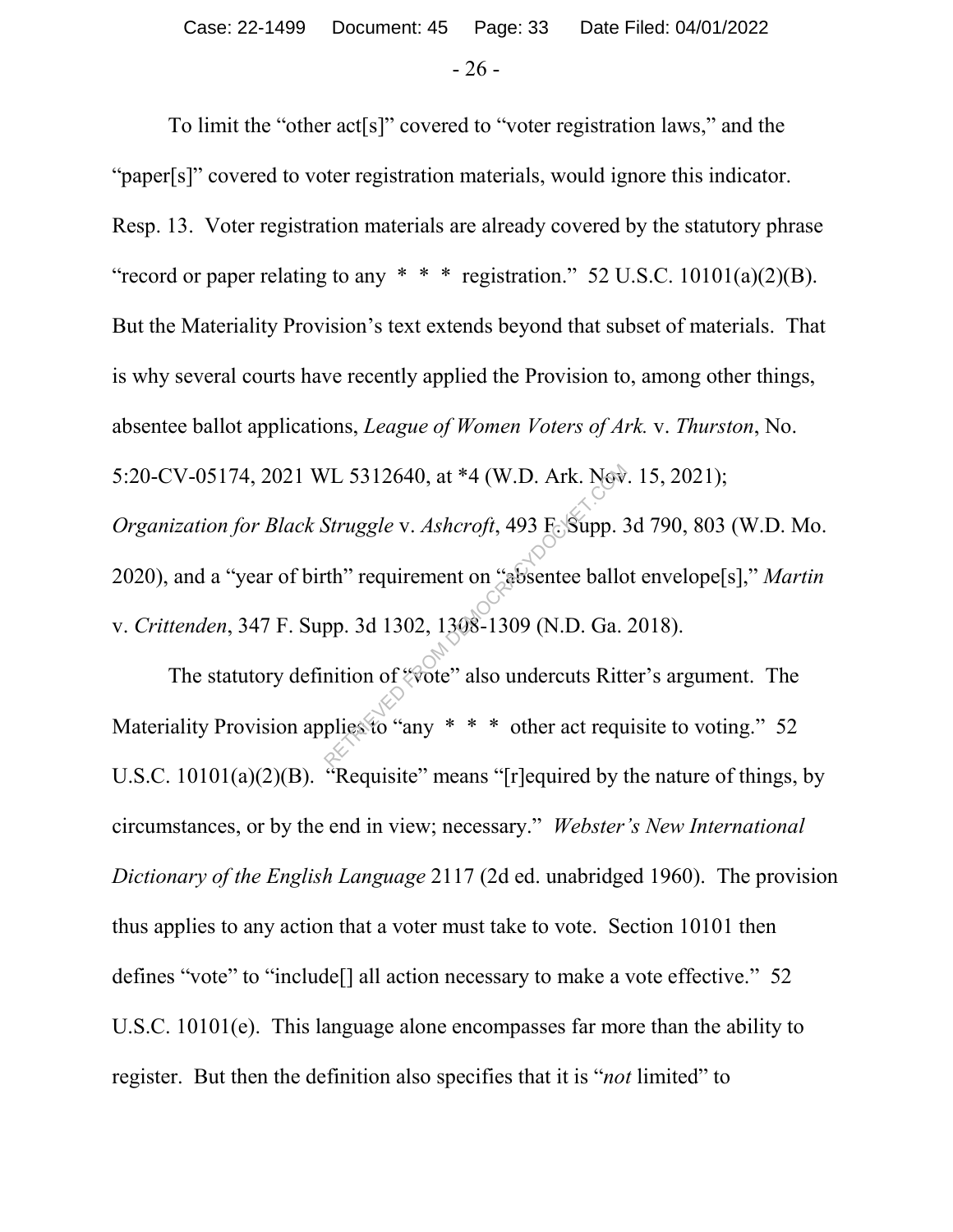"registration," but extends to "*other* action required by State law prerequisite to voting, casting a ballot, and having such ballot counted and included in the appropriate totals of votes cast." *Ibid.* (emphases added). Congress could not have chosen language better crafted to apply the Materiality Provision, not just to registration, but to all acts necessary at any stage of the voting process to cast and count one's vote—one of which is surely filling out any envelope in which a ballot is transmitted.

Below, Ritter relied on the canon of *ejusdem generis* to assert that the phrase "other act" is limited to acts like voter "registrations" or registration "applications." JA677-678. His reliance is misplaced.

For one thing, *ejusdem generis* does not apply where the specific list items do not all fall within the proffered category. See, *e.g.*, *Harrison* v. *PPG Indus., Inc.*, 446 U.S. 578, 588 (1980). The word "application" naturally reaches beyond voter registration applications—and indeed must do so to avoid surplusage concerns. The words "application" and "registration," then, cannot jointly outline a category of documents related solely to the latter. red on the canon of *ejusdem generis*<br>acts like voter "registrations" or reg<br>578. His reliance is misplaced.<br>sdem generis does not apply where<br>proffered category. See, e.g., *Hari*<br>(1980). The word "application" na

Instead, Congress already has dictated the relevant category by including the phrase "requisite to voting." This final phrase modifies each of its three antecedents: "application," "registration," and "other act." See *Facebook, Inc.* v. *Duguid*, 141 S. Ct. 1163, 1169 (2021). It indicates that the provision applies only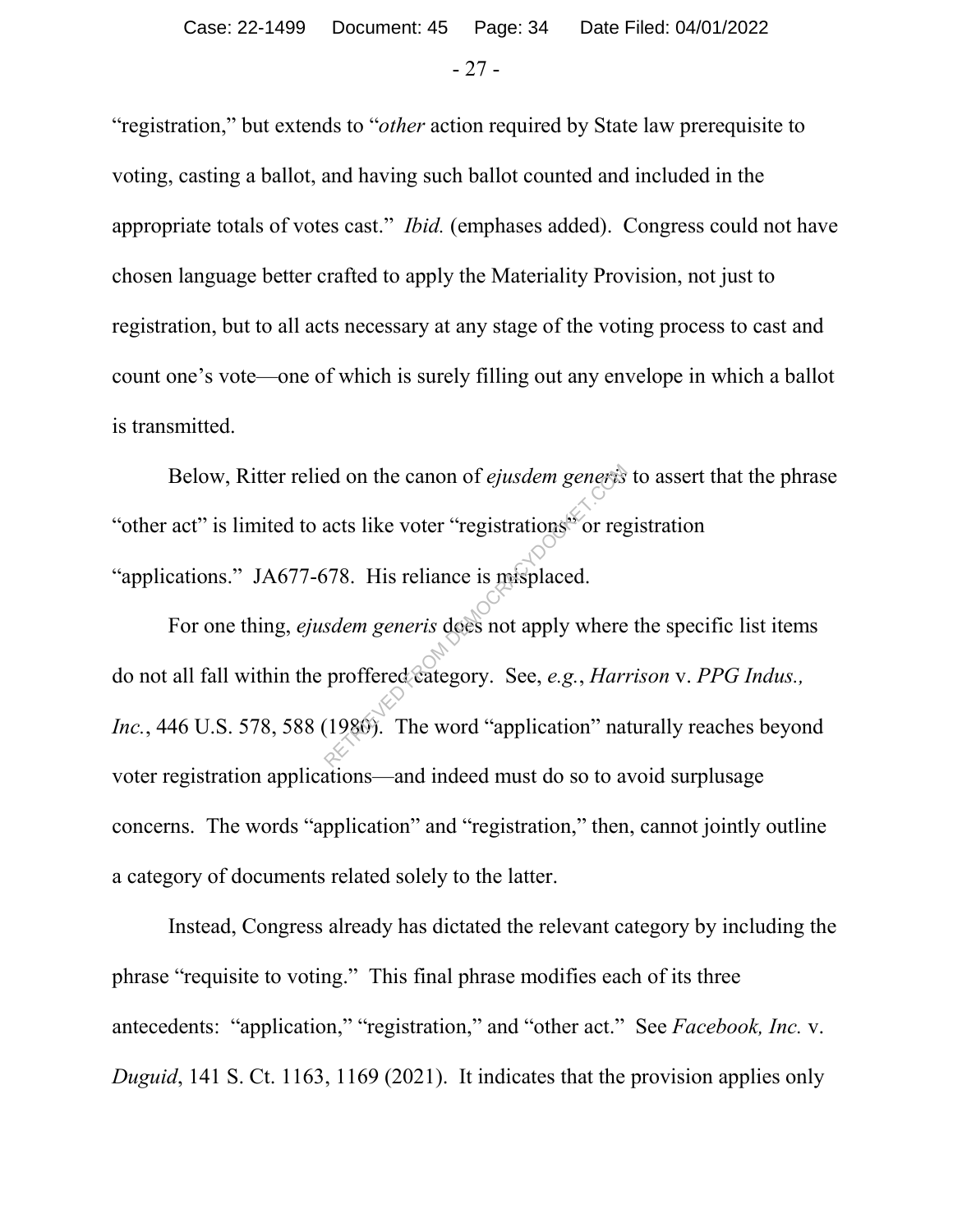to those "acts"—and those "application[s]" or "registration[s]"—that are essential preconditions *to voting*, 52 U.S.C. 10101(a)(2)(B), as opposed to some other activity. But Ritter does not, and cannot, deny that filling out any documents that accompany one's ballot, such as the envelope for absentee ballots, is a precondition to having one's vote counted.

Moreover, as noted above, the Materiality Provision uses the expansive word "any" to modify the series that includes the phrase "other act." In *Ali* v. *Federal Bureau of Prisons*, the Supreme Court rejected the argument that including the specific examples "officer of customs or excise" before the general phrase "or any other law enforcement officer" limited that general phrase to "officers acting in a customs or excise capacity." 552 U.S. at 218 (citation omitted). The Court determined that "Congress' use of 'any' to modify 'other law enforcement officer' is most naturally read to mean law enforcement officers of whatever kind." *Id.* at 220; see *id.* at 219-220 (discussing cases reaching similar results based on similarly-worded phrases). Likewise, here, Congress's use of "any" to modify "other act requisite to voting" is most naturally read to mean acts of *whatever* kind that are necessary to cast a ballot and have it counted. 52 U.S.C. 10101(a)(2)(B). ms, the Supreme Court rejected the<br>amples "officer of customs or excise<br>oms or excise capacity." 552 U.S.<br>ermined that "Congress' use of 'an<br>nost maturally read to mean law end

At bottom, Ritter's interpretation would read the word "application," as well as the phrase "any other act requisite to voting," out of the statute. Ritter's "view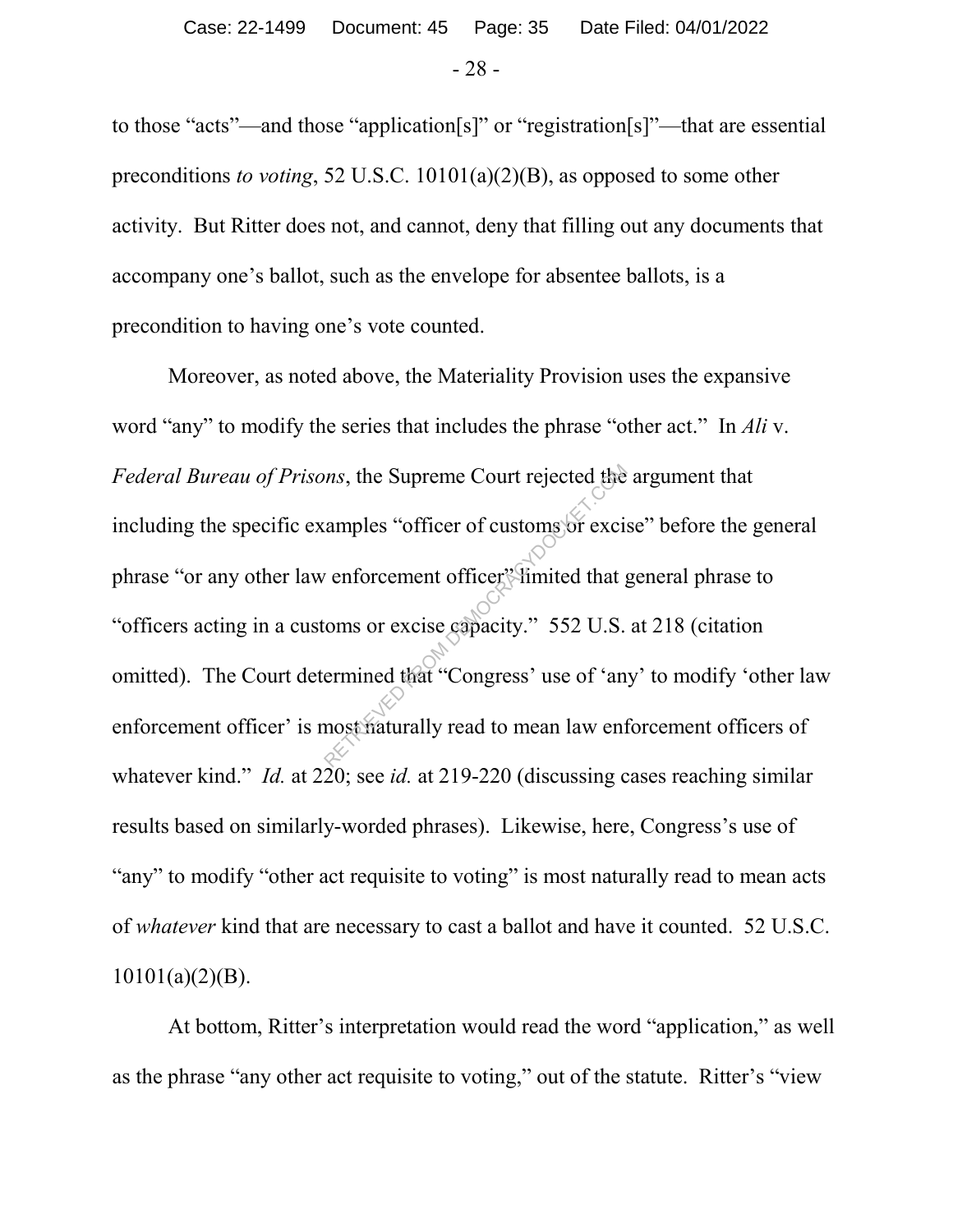thus runs afoul of the 'cardinal principle' of interpretation that courts 'must give effect, if possible, to every clause and word of a statute.'" *Loughrin* v. *United States*, 573 U.S. 351, 358 (2014) (citation omitted). Courts cannot apply *ejusdem generis* to "render the general statutory language meaningless." *Christopher* v. *SmithKline Beecham Corp.*, 567 U.S. 142, 163 (2012). Rather, the Materiality Provision should be read naturally: It applies to errors or omissions in records or papers related to any act necessary to make one's vote effective. A law like the dating requirement, which regulates an oath that voters must sign on the envelope in which voters must place their absentee ballots, fits snugly within the statutory text. See, *e.g.*, *Martin*, 347 F. Supp. 3d at 1308-1309. RETRIEVED FROM DEMOCK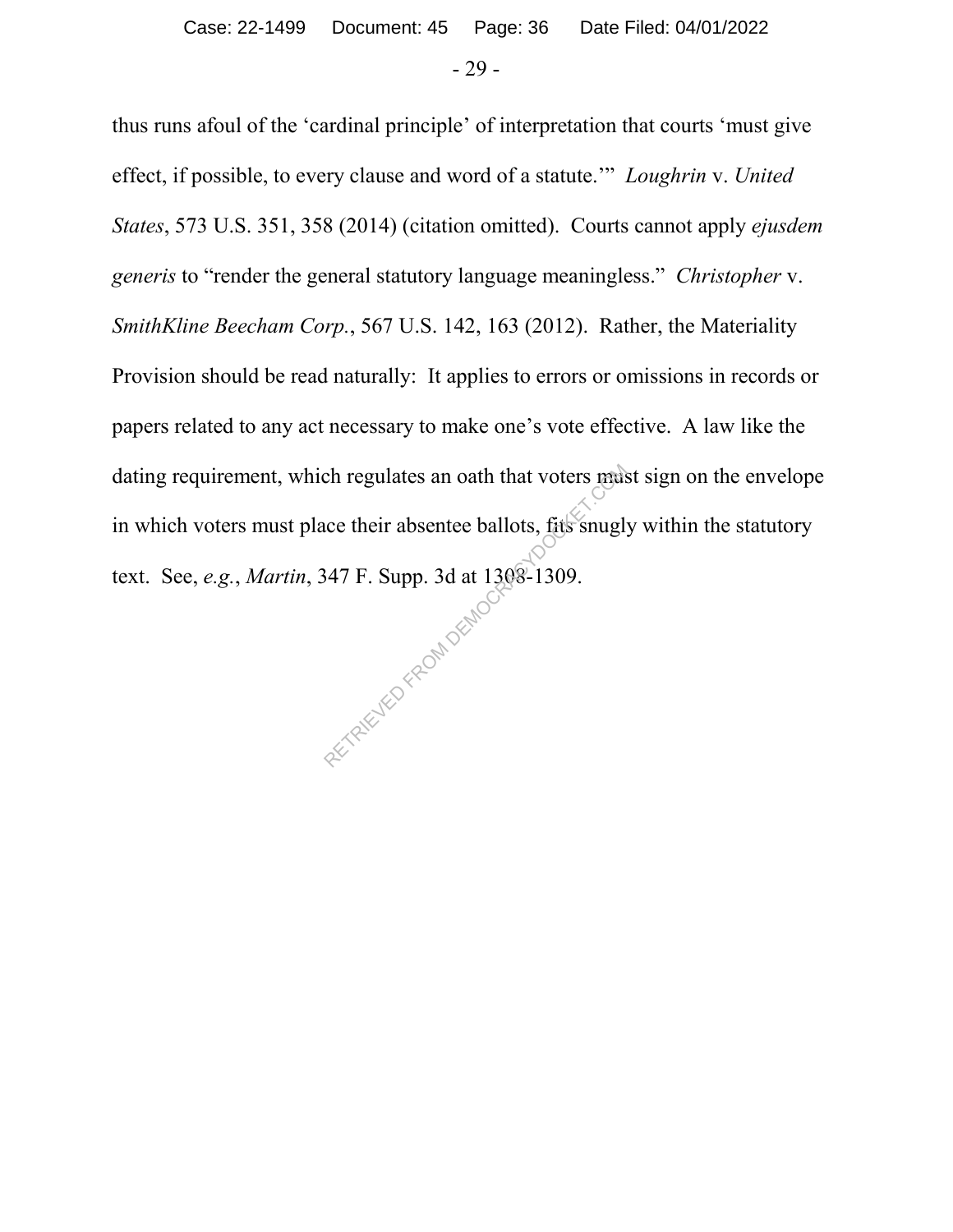Case: 22-1499 Document: 45 Page: 37 Date Filed: 04/01/2022

- 30 -

# **CONCLUSION**

For the foregoing reasons, the district court erred in granting summary

judgment to defendants on plaintiffs' Materiality Provision claim.

Respectfully submitted,

 KRISTEN CLARKE Assistant Attorney General

 s/ Noah B. Bokat-Lindell TOVAH R. CALDERON NOAH B. BOKAT-LINDELL Attorneys $\mathbb{R}^{\mathbb{N}}$  U.S. Department of Justice Civil Rights Division Appellate Section **Ben Franklin Station**  $\degree$  P.O. Box 14403 Washington, D.C. 20044-4403  $(202)$  598-0243 Attorneys<br>
U.S. Departm<br>
Civil Rights<br>
Appellate Se<br>
Ben Franklin<br>
P.O. Box 144<br>
Washington,<br>
(202) 598-02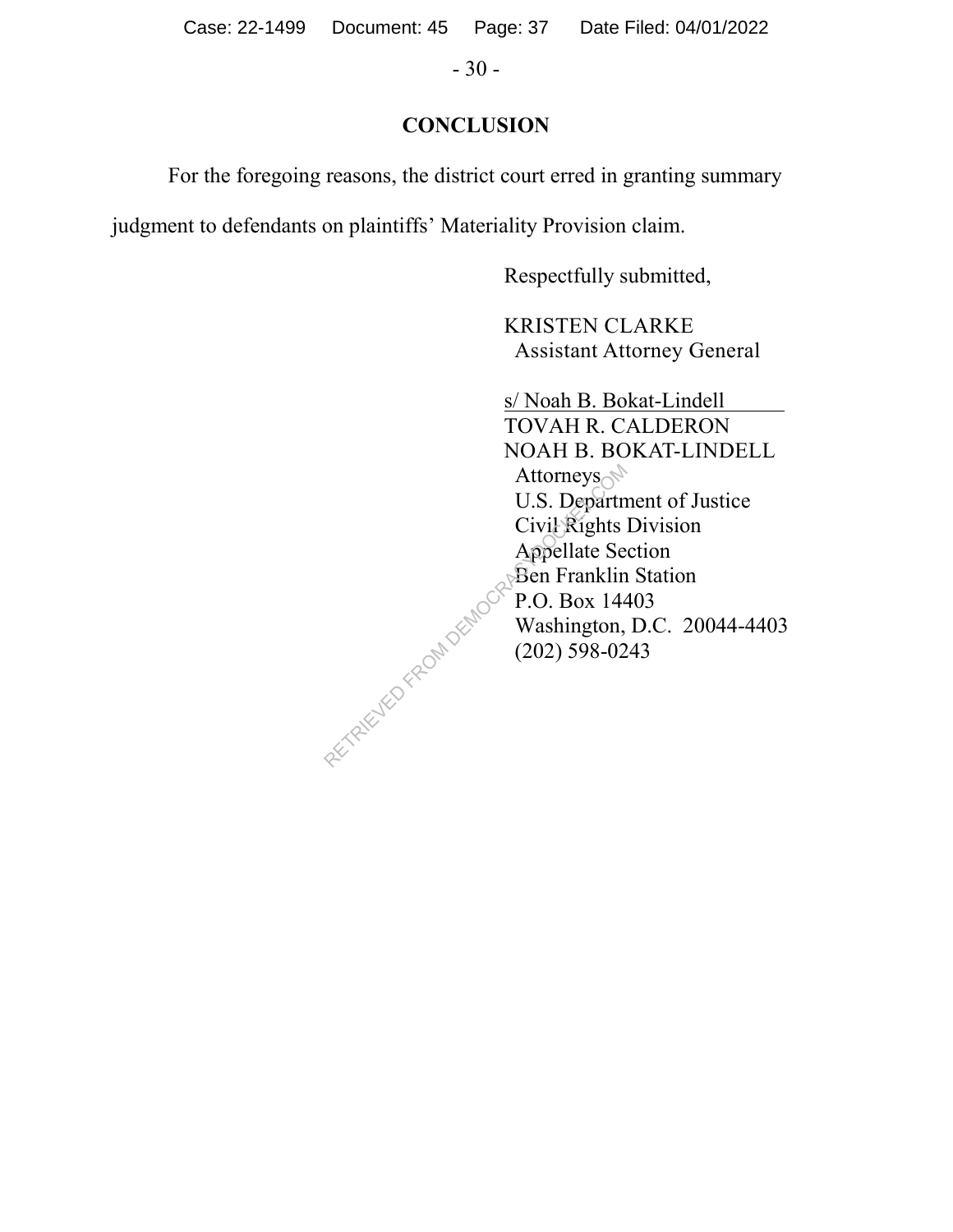# **CERTIFICATE OF BAR MEMBERSHIP**

Pursuant to Local Rules 28.3(d) and 46.1(a), I hereby certify that I am exempt from the Third Circuit's bar admission requirement as counsel representing the United States.

> s/ Noah B. Bokat-Lindell NOAH B. BOKAT-LINDELL Attorney

Date: April 1, 2022

RETRIEVED FROM DEMOCRACYDOCKET.COM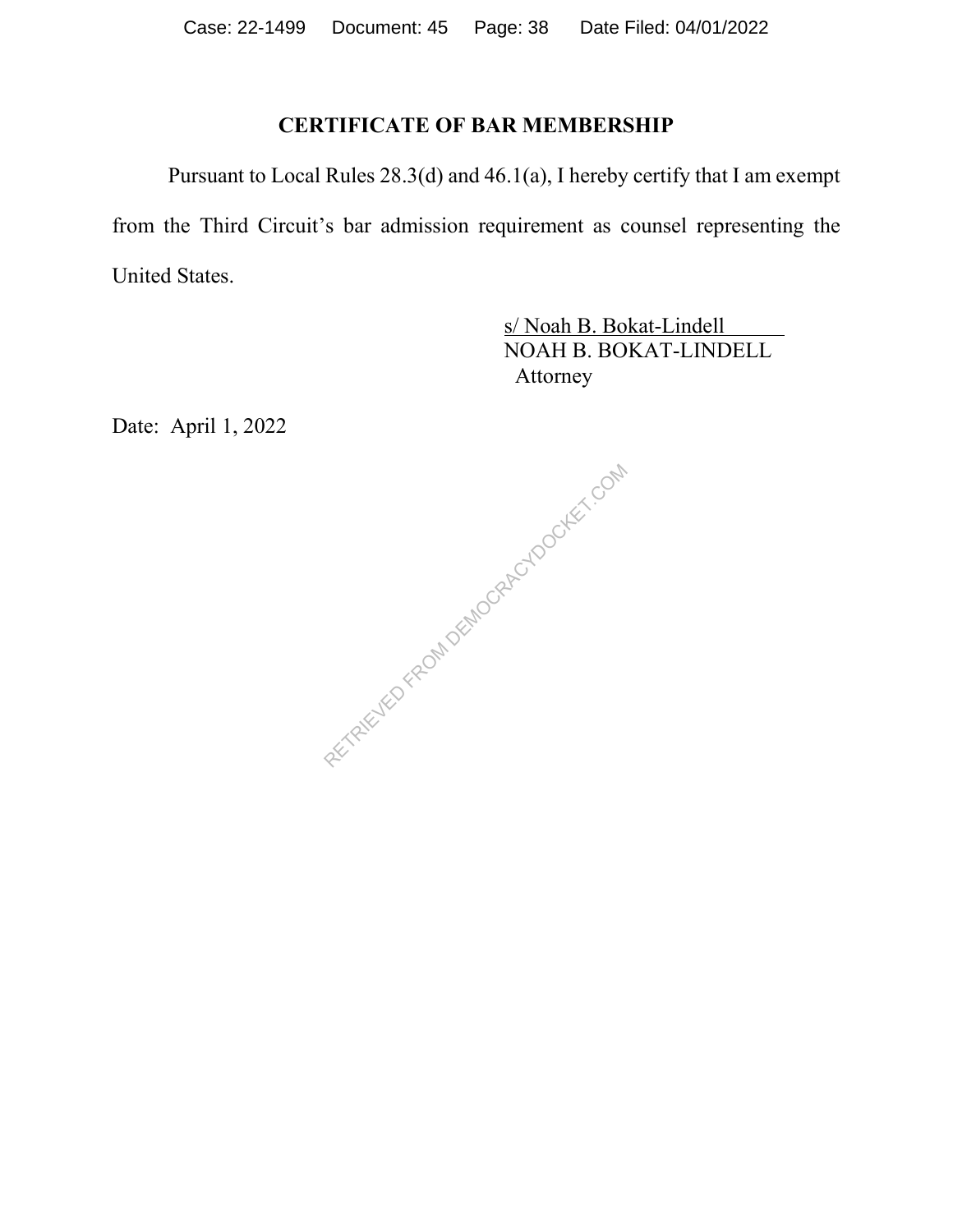#### **CERTIFICATE OF COMPLIANCE**

I certify that the attached BRIEF FOR THE UNITED STATES AS AMICUS CURIAE IN SUPPORT OF PLAINTIFFS-APPELLANTS AND SUPPORTING REVERSAL:

(1) complies with the type-volume limitation of Federal Rules of Appellate Procedure  $29(a)(5)$  and  $32(a)(7)(B)$  because it contains 6,469 words, excluding the parts of the brief exempted by Federal Rule of Appellate Procedure 32(f);

(2) complies with the typeface requirements of Federal Rule of Appellate Procedure 32(a)(5) and the type-style requirements of Federal Rule of Appellate Procedure 32(a)(6) because it has been prepared in a proportionally spaced typeface using Word 2019, in 14-point Times New Roman font; and The type-style requirements of Federation<br>the type-style requirements of Federation<br>19, in 14-point Times New Roman<br>the requirements of Local Rule 31.<br>cal to the text in any paper copies of the that the electronic version

(3) complies with the requirements of Local Rule 31.1(c) that the text of the electronic brief is identical to the text in any paper copies of this brief that are submitted to the Court, and that the electronic version of this brief, prepared for submission via ECF, has been scanned with the most recent version of Windows Defender (Version 1.2.3412.0) and is virus-free according to that program.

> s/ Noah B. Bokat-Lindell NOAH B. BOKAT-LINDELL Attorney

Date: April 1, 2022